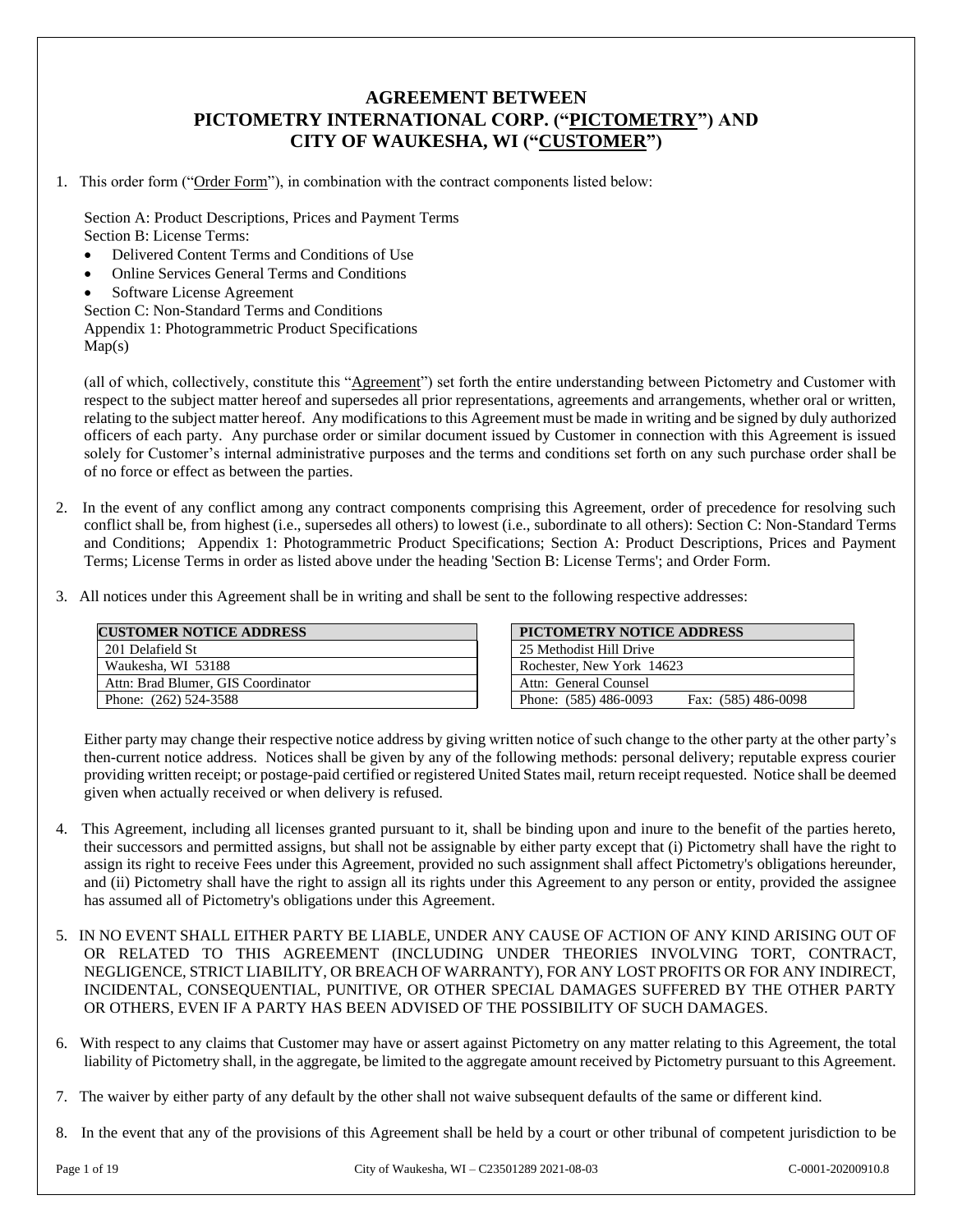unenforceable, such provision will be enforced to the maximum extent permissible and the remaining portions of this Agreement shall remain in full force and effect.

- 9. Except with respect to Customer's payment obligations for services delivered, reports delivered or any ongoing subscription payment obligation, each party will be excused from performance under this Agreement, will not be deemed to be in breach hereof, and will have no liability to the other party whatsoever if either party is prevented from performing any of its obligations hereunder, in whole or in part, as a result of a Force Majeure Event. A "Force Majeure Event" means an event or occurrence beyond the control of the nonperforming party, such as an act of God or of the public enemy, embargo or other act of government in either its sovereign or contractual capacity, government regulation, travel ban or request, court order, civil disturbance, terrorism, war, quarantine restriction, epidemic, virus, fire, weather, flood, accident, strike, slowdown, delay in transportation, electrical power outage, interruption or degradation in electronic communications systems, inability to obtain necessary labor, materials or manufacturing facilities, and other similar events. In the event of any delay resulting from a Force Majeure Event, any date of delivery hereunder will be extended for a period equal to the time lost because of the delay.
- 10. In consideration of, and subject to, payment by Customer of the Fees specified in Section A of this Agreement, Pictometry agrees to provide Customer with access to and use of the products specified in Section A of this Agreement, subject to the terms and conditions set forth in this Agreement. Customer hereby agrees to pay the Fees specified in Section A of this Agreement in accordance with the stated payment terms and accepts and agrees to abide by the terms of this Agreement.

This Agreement shall become effective upon execution by duly authorized officers of Customer and Pictometry and receipt by Pictometry of such fully executed document, such date of receipt by Pictometry being the "Effective Date."

| PARTIES:                    |                                   |
|-----------------------------|-----------------------------------|
| <b>CUSTOMER</b>             | <b>PICTOMETRY</b>                 |
| <b>CITY OF WAUKESHA, WI</b> | PICTOMETRY INTERNATIONAL CORP.    |
|                             | a Delaware corporation            |
| <b>SIGNATURE:</b>           | <b>SIGNATURE:</b>                 |
|                             |                                   |
|                             |                                   |
|                             |                                   |
| NAME:                       | NAME:                             |
|                             |                                   |
| TITLE:                      | TITLE:                            |
|                             |                                   |
| DATE:                       | <b>EXECUTION DATE:</b>            |
|                             |                                   |
|                             | DATE OF RECEIPT (EFFECTIVE DATE): |

**PARTIES:**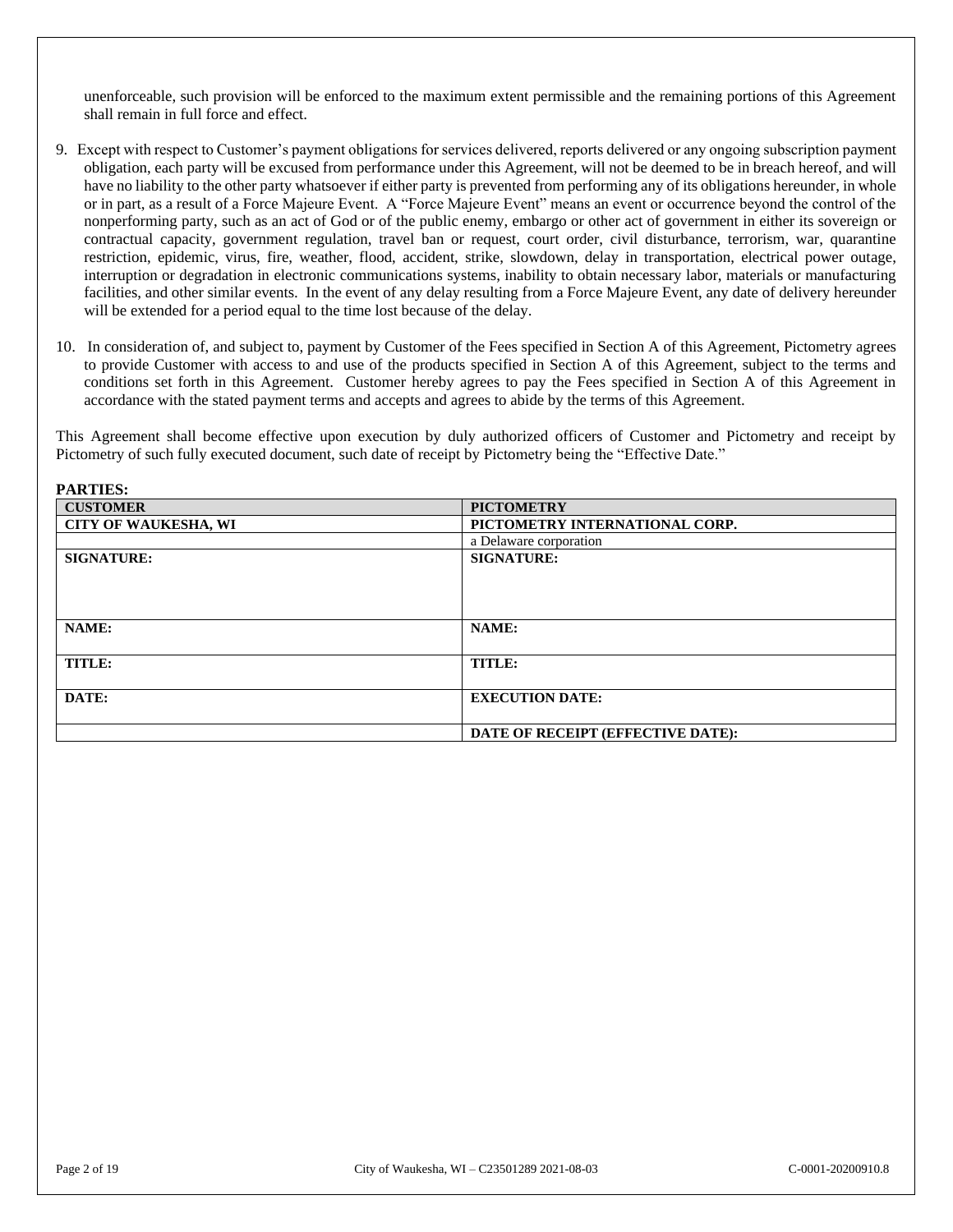# **SECTION A PRODUCT DESCRIPTIONS, PRICES AND PAYMENT TERMS**

Pictometry International Corp. 25 Methodist Hill Drive C23501289 Rochester, New York 14623

| <b>ORDER</b> |  |
|--------------|--|
| C2350128     |  |

**BILL TO** City of Waukesha, WI Brad Blumer, GIS Coordinator 201 Delafield St Waukesha, WI 53188 (262) 524-3588 bblumer@waukesha-wi.gov **SHIP TO** City of Waukesha, WI Brad Blumer, GIS Coordinator 201 Delafield St Waukesha, WI 53188 (262) 524-3588 bblumer@waukesha-wi.gov

| <b>CUSTOMER ID</b> | <b>SALES REP</b> | <b>FREQUENCY OF PROJECT</b> |
|--------------------|------------------|-----------------------------|
| 16706              | DLars            | $\sim$<br>l riennial        |

|              | <b>FIRST PROJECT</b>                                                                                                        |                                                                                                                                                                                                                                                                                                                                                                                                                                                                                                                                                                                                                                                                                                                                                                                                                                                                                                                                                                                                                                                                                                                                                                                                                                                                                                                                                                                                                                                                                                                                                                  |                    |                                            |                            |
|--------------|-----------------------------------------------------------------------------------------------------------------------------|------------------------------------------------------------------------------------------------------------------------------------------------------------------------------------------------------------------------------------------------------------------------------------------------------------------------------------------------------------------------------------------------------------------------------------------------------------------------------------------------------------------------------------------------------------------------------------------------------------------------------------------------------------------------------------------------------------------------------------------------------------------------------------------------------------------------------------------------------------------------------------------------------------------------------------------------------------------------------------------------------------------------------------------------------------------------------------------------------------------------------------------------------------------------------------------------------------------------------------------------------------------------------------------------------------------------------------------------------------------------------------------------------------------------------------------------------------------------------------------------------------------------------------------------------------------|--------------------|--------------------------------------------|----------------------------|
| <b>QTY</b>   | PRODUCT NAME                                                                                                                | PRODUCT DESCRIPTION                                                                                                                                                                                                                                                                                                                                                                                                                                                                                                                                                                                                                                                                                                                                                                                                                                                                                                                                                                                                                                                                                                                                                                                                                                                                                                                                                                                                                                                                                                                                              | <b>LIST PRICE</b>  | <b>DISCOUNT</b><br>PRICE (%)               | AMOUNT <sup>1</sup>        |
| 19,561<br>69 | ChangeFinder - Change<br>Detection and Building<br>Outlines; Digital Parcel File<br>Provided<br>Reveal Essentials+ Property | Building outlines are created from the most-nadir single-<br>frame orthogonal image in a specified newer Pictometry<br>imagery source and classified relative to a specified older<br>imagery source. Pictometry delivers digital building<br>outlines from the newer imagery source and their<br>classification attributes in shapefile and geodatabase<br>formats. Coverage includes only locations specified in a<br>single, customer-provided digital parcel shapefile. Parcels<br>in the specified locations must be generally contiguous.<br>All Pictometry imagery to be used must be licensed or<br>owned by the customer. Final invoiced amount will be<br>adjusted for the actual quantity of records in the parcel file<br>used for production. Use of older non-Pictometry-sourced<br>imagery requires acceptance in advance.<br>Applicable Terms and Conditions: Delivered Content<br>Terms and Conditions of Use<br><b>Product Parameters:</b><br>Data Source - Base:<br>Pictometry Imagery<br>Data Source Year - Base:<br>2018<br>Data Source - Comparison:<br><b>Pictometry Imagery</b><br>Data Source Year - Comparison:<br>2022<br>Deck Identification:<br>Included in Building Outlines<br>Regional Status Report Requested:<br>Modified Technical Specifications:<br><b>Parameter Changes</b><br>Prior to commencement of production, Customer<br>may make changes to these product parameters by<br>providing Pictometry with written authorization<br>(email being acceptable).<br>Provides high resolution ortho and oblique imagery at a | \$0.83<br>\$400.00 | \$180.00                                   | \$16,235.63<br>\$12,420.00 |
|              |                                                                                                                             | Property level. Deliverables include measurable oblique<br>and ortho imagery at a property resolutions. Color balanced<br>orthomosaic imagery is generated by a fully automated<br>photogrammetric process and delivered digitally in various<br>formats with the associated metadata.<br>Applicable Terms and Conditions: Delivered Content<br>Terms and Conditions of Use                                                                                                                                                                                                                                                                                                                                                                                                                                                                                                                                                                                                                                                                                                                                                                                                                                                                                                                                                                                                                                                                                                                                                                                      |                    | (55% - Long<br>Term Incentive<br>Discount) |                            |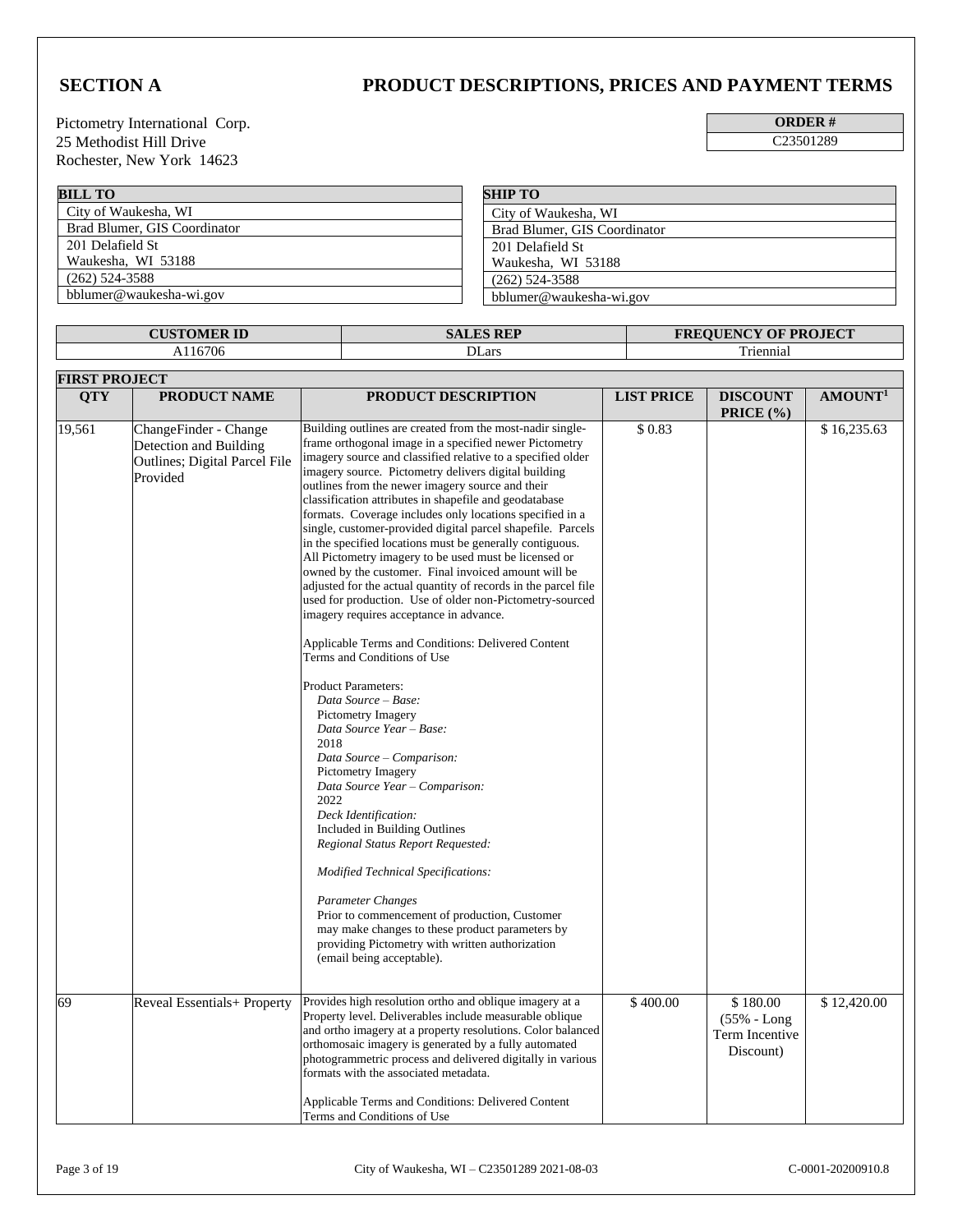|    |                                                                     | <b>Product Parameters:</b><br>Leaf:<br>Leaf Off: Less than 30% leaf cover                                                                                                                                                                                                                                                                                                                                                                                                                                                                                                                                                     |             |                     |            |
|----|---------------------------------------------------------------------|-------------------------------------------------------------------------------------------------------------------------------------------------------------------------------------------------------------------------------------------------------------------------------------------------------------------------------------------------------------------------------------------------------------------------------------------------------------------------------------------------------------------------------------------------------------------------------------------------------------------------------|-------------|---------------------|------------|
| 69 | <b>Reveal Certified Ortho</b><br>Property                           | Certified Ortho upgrades an Essentials orthomosaic to an<br>authoritative orthomosaic produced in accordance with<br>state and local requirements                                                                                                                                                                                                                                                                                                                                                                                                                                                                             | \$50.00     | \$22.50<br>(55%)    | \$1,552.50 |
|    |                                                                     | Applicable Terms and Conditions: Delivered Content<br>Terms and Conditions of Use                                                                                                                                                                                                                                                                                                                                                                                                                                                                                                                                             |             |                     |            |
|    |                                                                     | <b>Product Parameters:</b><br>Leaf:<br>Leaf Off: Less than 30% leaf cover                                                                                                                                                                                                                                                                                                                                                                                                                                                                                                                                                     |             |                     |            |
| 69 | Reveal TrueTouch Property                                           | TrueTouch is the application of visual improvements to<br>customers' orthomosaic imagery                                                                                                                                                                                                                                                                                                                                                                                                                                                                                                                                      | \$50.00     | \$22.50<br>(55%)    | \$1,552.50 |
|    |                                                                     | Applicable Terms and Conditions: Delivered Content<br>Terms and Conditions of Use                                                                                                                                                                                                                                                                                                                                                                                                                                                                                                                                             |             |                     |            |
|    |                                                                     | <b>Product Parameters:</b><br>Leaf:<br>Leaf Off: Less than 30% leaf cover                                                                                                                                                                                                                                                                                                                                                                                                                                                                                                                                                     |             |                     |            |
|    | ChangeFinder - Project Fee                                          | This is a flat fee per project. One project set-up fee is<br>required for each Change Detection, Change Detection and<br>Building Outlines, or Building Outline line item in the<br>order.                                                                                                                                                                                                                                                                                                                                                                                                                                    | \$1,000.00  |                     | \$1,000.00 |
|    |                                                                     | Applicable Terms and Conditions: Order Form                                                                                                                                                                                                                                                                                                                                                                                                                                                                                                                                                                                   |             |                     |            |
|    | Pictometry Connect -<br>EarlyAccess                                 | Pictometry Connect - EarlyAccess provides authorized<br>users the ability to login and access the imagery, as<br>specified elsewhere in this agreement, immediately<br>following its preliminary processing and quality control<br>checks and prior to its final processing. Early Access<br>imagery will become available in CONNECT Explorer<br>incrementally as it is processed and it will remain available<br>until final, fully processed imagery is made available<br>through other means. This offering requires an active<br>Pictometry CONNECT account and the current purchase of<br>access to an imagery product. | \$10,000.00 | \$0.00<br>$(100\%)$ | \$0.00     |
|    |                                                                     | Applicable Terms and Conditions: Online Services General<br><b>Terms and Conditions</b>                                                                                                                                                                                                                                                                                                                                                                                                                                                                                                                                       |             |                     |            |
|    | Oblique Imagery Bundle<br>w/Three (3) Yrs of EFS<br>Maint & Support | Includes digital copy of the Licensed Documentation for<br>the License Software, two (2) End User Training Sessions,<br>one (1) Advanced User Technical Training, one (1)<br>Administration / IT Training Session, fifteen (15) hours of<br>telephone support, one copy of Pictometry Electronic Field<br>Study (EFS) software, latest version, on the storage media<br>specified herein, and access to download updated versions<br>of the EFS Licensed Software for a period of three years<br>from the initial date of shipment of the EFS software, along<br>with a copy of the updated documentation.                    | \$0.00      |                     | \$0.00     |
|    |                                                                     | Applicable Terms and Conditions: Software License<br>Agreement                                                                                                                                                                                                                                                                                                                                                                                                                                                                                                                                                                |             |                     |            |
|    | RapidAccess - Disaster<br>Response Program                          | RapidAccess - Disaster Response Program is an emergency<br>response program offering flights after an emergency or<br>disaster. Refer to the attached detailed description of the<br>Disaster Response Program.                                                                                                                                                                                                                                                                                                                                                                                                               | \$ 0.00     |                     | \$ 0.00    |
|    |                                                                     | Applicable Terms and Conditions: Order Form                                                                                                                                                                                                                                                                                                                                                                                                                                                                                                                                                                                   |             |                     |            |
|    | Pictometry<br><b>CONNECTAssessment</b>                              | Pictometry CONNECTAssessment allows a user the ability<br>to log in and access Pictometry ChangeFinder data and<br>Pictometry-hosted imagery libraries, which have been<br>licensed to the Customer and specified elsewhere in this<br>Agreement, via a web-based application. The number of                                                                                                                                                                                                                                                                                                                                  | \$5,000.00  | \$0.00<br>$(100\%)$ | \$0.00     |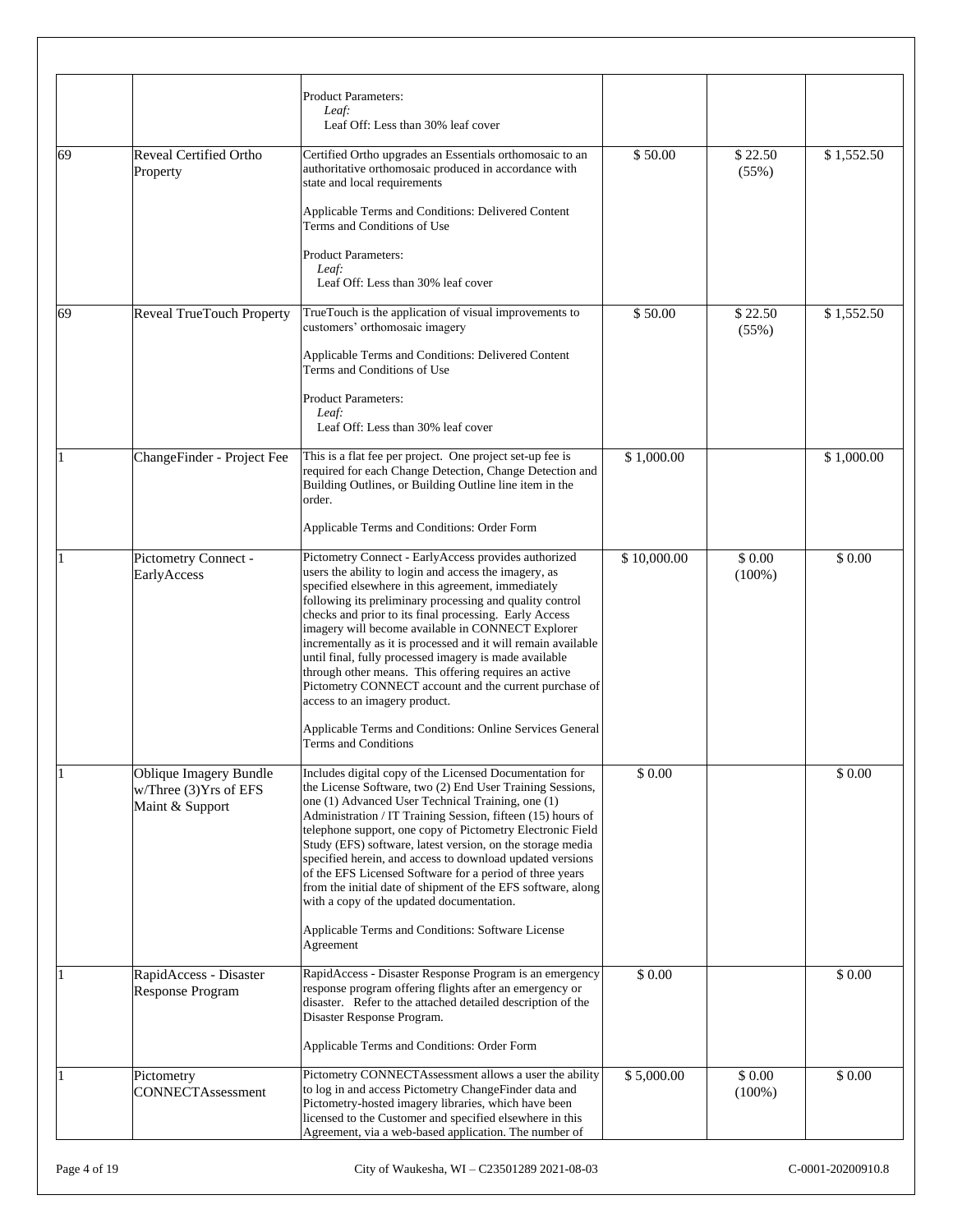| concurrent authorized users is specified in Customer's<br>existing Connect agreement. Access runs concurrent with<br>last activation (and scheduled expiration) of the Customer's<br>existing Connect account. This offering requires an active<br>Pictometry CONNECT account.<br>Applicable Terms and Conditions: Online Services General<br>Terms and Conditions |                 |             |
|--------------------------------------------------------------------------------------------------------------------------------------------------------------------------------------------------------------------------------------------------------------------------------------------------------------------------------------------------------------------|-----------------|-------------|
|                                                                                                                                                                                                                                                                                                                                                                    | <b>SUBTOTAL</b> | \$32,760.63 |

|            | <b>SECOND PROJECT</b>                                               |                                                                                                                                                                                                                                                                                                                                                                                                                                                                                                                                                                                                                                                                                                                                                                                                                                                                                                                                                                                                                                                                                                                                                                                                                                                                                                                                                                                                                                                                                                                                           |                   |                                                           |                     |
|------------|---------------------------------------------------------------------|-------------------------------------------------------------------------------------------------------------------------------------------------------------------------------------------------------------------------------------------------------------------------------------------------------------------------------------------------------------------------------------------------------------------------------------------------------------------------------------------------------------------------------------------------------------------------------------------------------------------------------------------------------------------------------------------------------------------------------------------------------------------------------------------------------------------------------------------------------------------------------------------------------------------------------------------------------------------------------------------------------------------------------------------------------------------------------------------------------------------------------------------------------------------------------------------------------------------------------------------------------------------------------------------------------------------------------------------------------------------------------------------------------------------------------------------------------------------------------------------------------------------------------------------|-------------------|-----------------------------------------------------------|---------------------|
| <b>QTY</b> | PRODUCT NAME                                                        | PRODUCT DESCRIPTION                                                                                                                                                                                                                                                                                                                                                                                                                                                                                                                                                                                                                                                                                                                                                                                                                                                                                                                                                                                                                                                                                                                                                                                                                                                                                                                                                                                                                                                                                                                       | <b>LIST PRICE</b> | <b>DISCOUNT</b><br><b>PRICE</b> $(\% )$                   | AMOUNT <sup>1</sup> |
| 69         | Reveal Essentials+ Property                                         | Provides high resolution ortho and oblique imagery at a<br>Property level. Deliverables include measurable oblique<br>and ortho imagery at a property resolutions. Color balanced<br>orthomosaic imagery is generated by a fully automated<br>photogrammetric process and delivered digitally in various<br>formats with the associated metadata.<br>Applicable Terms and Conditions: Delivered Content<br>Terms and Conditions of Use<br><b>Product Parameters:</b><br>Leaf:<br>Leaf Off: Less than 30% leaf cover                                                                                                                                                                                                                                                                                                                                                                                                                                                                                                                                                                                                                                                                                                                                                                                                                                                                                                                                                                                                                       | \$400.00          | \$180.00<br>$(55% - Long)$<br>Term Incentive<br>Discount) | \$12,420.00         |
| 19,561     | ChangeFinder - Change<br>Detection; Digital Parcel File<br>Provided | Existing building outlines from a specified older imagery<br>source are updated and classified relative to the most-nadir<br>single-frame orthogonal image in a specified, newer<br>Pictometry imagery source. Pictometry delivers updated<br>digital building outlines from the newer imagery source<br>and their classification attributes in shapefile and<br>geodatabase formats. Coverage includes only locations<br>specified in a single, customer-provided digital parcel<br>shapefile. Parcels in the specified locations must be<br>generally contiguous. All Pictometry imagery to be used<br>must be licensed or owned by the customer. Final invoiced<br>amount will be adjusted for the actual quantity of records in<br>the parcel file used for production. Use of older non-<br>Pictometry-sourced building outline data requires<br>acceptance in advance.<br>Applicable Terms and Conditions: Delivered Content<br>Terms and Conditions of Use<br><b>Product Parameters:</b><br>Data Source - Base:<br><b>Pictometry Outlines</b><br>Data Source Year - Base:<br>2022<br>Data Source - Comparison:<br>Pictometry Imagery<br>Data Source Year - Comparison:<br>2025<br>Deck Identification:<br>Included in Building Outlines<br>Regional Status Report Requested:<br><b>Modified Technical Specifications:</b><br>Parameter Changes<br>Prior to commencement of production, Customer<br>may make changes to these product parameters by<br>providing Pictometry with written authorization<br>(email being acceptable). | \$0.44            |                                                           | \$8,606.84          |
| 69         | Reveal Certified Ortho<br>Property                                  | Certified Ortho upgrades an Essentials orthomosaic to an<br>authoritative orthomosaic produced in accordance with<br>state and local requirements                                                                                                                                                                                                                                                                                                                                                                                                                                                                                                                                                                                                                                                                                                                                                                                                                                                                                                                                                                                                                                                                                                                                                                                                                                                                                                                                                                                         | \$50.00           | \$22.50<br>(55%)                                          | \$1,552.50          |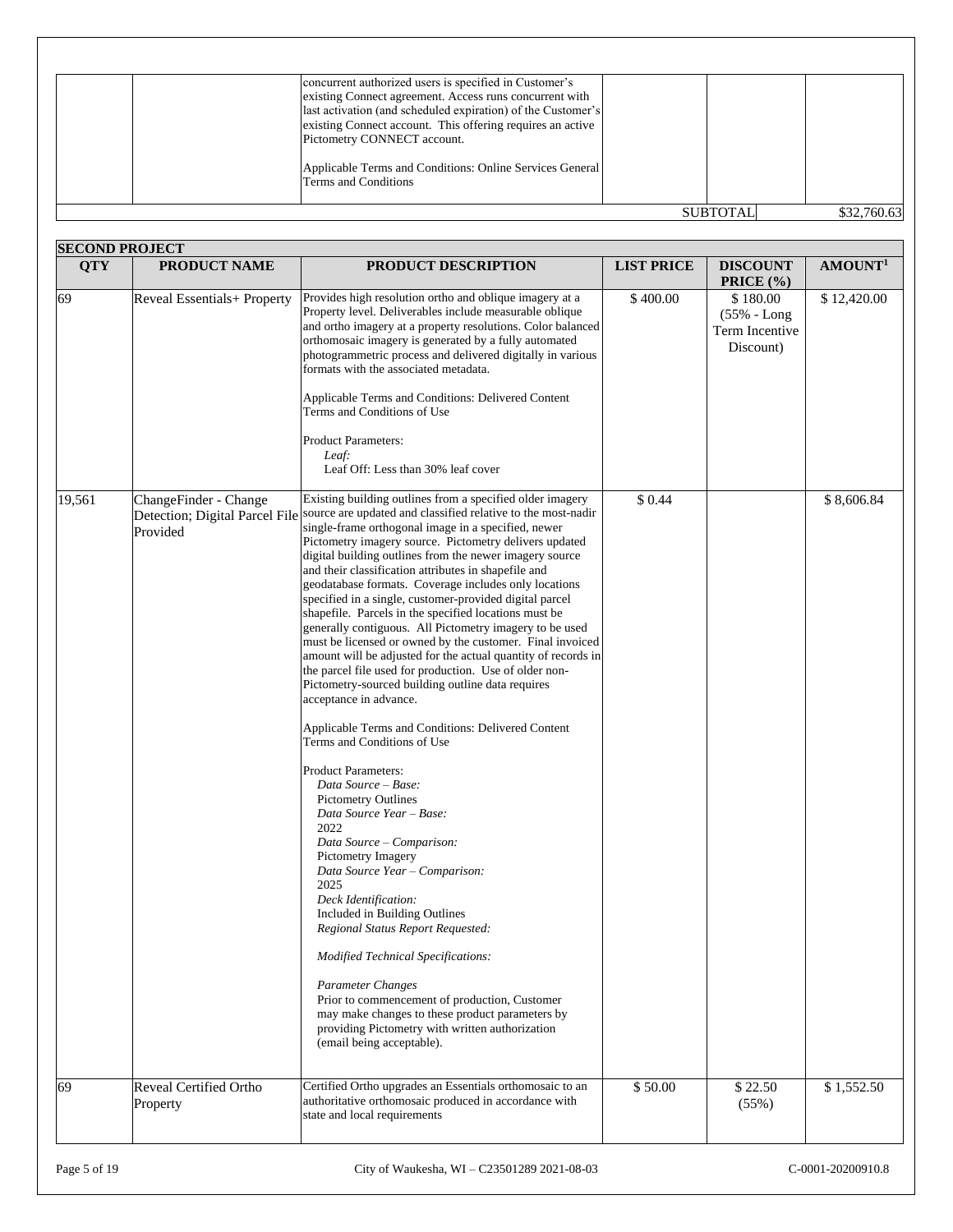|    | Thank you for choosing Pictometry as your service provider.          |                                                                                                                                                                                                                                                                                                                                                                                                                                                                                                                                                                                                                                | <b>TOTAL</b>      |                     | $\overline{\$}$ 57,892.47 |
|----|----------------------------------------------------------------------|--------------------------------------------------------------------------------------------------------------------------------------------------------------------------------------------------------------------------------------------------------------------------------------------------------------------------------------------------------------------------------------------------------------------------------------------------------------------------------------------------------------------------------------------------------------------------------------------------------------------------------|-------------------|---------------------|---------------------------|
|    |                                                                      |                                                                                                                                                                                                                                                                                                                                                                                                                                                                                                                                                                                                                                |                   | <b>SUBTOTAL</b>     | \$25,131.84               |
|    |                                                                      | Applicable Terms and Conditions: Online Services General<br>Terms and Conditions                                                                                                                                                                                                                                                                                                                                                                                                                                                                                                                                               |                   |                     |                           |
|    | Pictometry Connect -<br>EarlyAccess                                  | Pictometry Connect - Early Access provides authorized<br>users the ability to login and access the imagery, as<br>specified elsewhere in this agreement, immediately<br>following its preliminary processing and quality control<br>checks and prior to its final processing. Early Access<br>imagery will become available in CONNECT Explorer<br>incrementally as it is processed and it will remain available<br>until final, fully processed imagery is made available<br>through other means. This offering requires an active<br>Pictometry CONNECT account and the current purchase of<br>access to an imagery product. | \$10,000.00       | \$0.00<br>$(100\%)$ | \$ 0.00                   |
|    | w/Three (3) Yrs of EFS<br>Maint & Support                            | the License Software, two (2) End User Training Sessions,<br>one (1) Advanced User Technical Training, one (1)<br>Administration / IT Training Session, fifteen (15) hours of<br>telephone support, one copy of Pictometry Electronic Field<br>Study (EFS) software, latest version, on the storage media<br>specified herein, and access to download updated versions<br>of the EFS Licensed Software for a period of three years<br>from the initial date of shipment of the EFS software, along<br>with a copy of the updated documentation.<br>Applicable Terms and Conditions: Software License<br>Agreement              |                   |                     |                           |
|    | RapidAccess - Disaster<br>Response Program<br>Oblique Imagery Bundle | RapidAccess - Disaster Response Program is an emergency<br>response program offering flights after an emergency or<br>disaster. Refer to the attached detailed description of the<br>Disaster Response Program.<br>Applicable Terms and Conditions: Order Form<br>Includes digital copy of the Licensed Documentation for                                                                                                                                                                                                                                                                                                      | \$ 0.00<br>\$0.00 |                     | \$0.00<br>\$0.00          |
|    | ChangeFinder - Project Fee                                           | This is a flat fee per project. One project set-up fee is<br>required for each Change Detection, Change Detection and<br>Building Outlines, or Building Outline line item in the<br>order.<br>Applicable Terms and Conditions: Order Form                                                                                                                                                                                                                                                                                                                                                                                      | \$1,000.00        |                     | \$1,000.00                |
|    |                                                                      | customers' orthomosaic imagery<br>Applicable Terms and Conditions: Delivered Content<br>Terms and Conditions of Use<br><b>Product Parameters:</b><br>Leaf:<br>Leaf Off: Less than 30% leaf cover                                                                                                                                                                                                                                                                                                                                                                                                                               |                   | (55%)               |                           |
| 69 | Reveal TrueTouch Property                                            | Applicable Terms and Conditions: Delivered Content<br>Terms and Conditions of Use<br><b>Product Parameters:</b><br>Leaf:<br>Leaf Off: Less than 30% leaf cover<br>TrueTouch is the application of visual improvements to                                                                                                                                                                                                                                                                                                                                                                                                       | \$50.00           | \$22.50             | \$1,552.50                |

<sup>1</sup>Amount per product =  $((1-Discount \%) * Qty * List Price)$ 

### **STANDARD ORTHO MOSAIC PRODUCTS**

Pictometry standard ortho mosaic products are produced through automated mosaicking processes that incorporate digital elevation data with individual Pictometry ortho frames to create large-area mosaics on an extremely cost-effective basis. Because these products are produced through automated processes, rather than more expensive manual review and hand-touched corrective processes, there may be inherent artifacts in some of the resulting mosaics. While Pictometry works to minimize such artifacts, the Pictometry standard ortho mosaic products are provided on an 'AS IS' basis with respect to visible cutlines along mosaic seams resulting from the following types of artifacts:

i. Disconnects in non-elevated surfaces generally caused by inaccurate elevation data;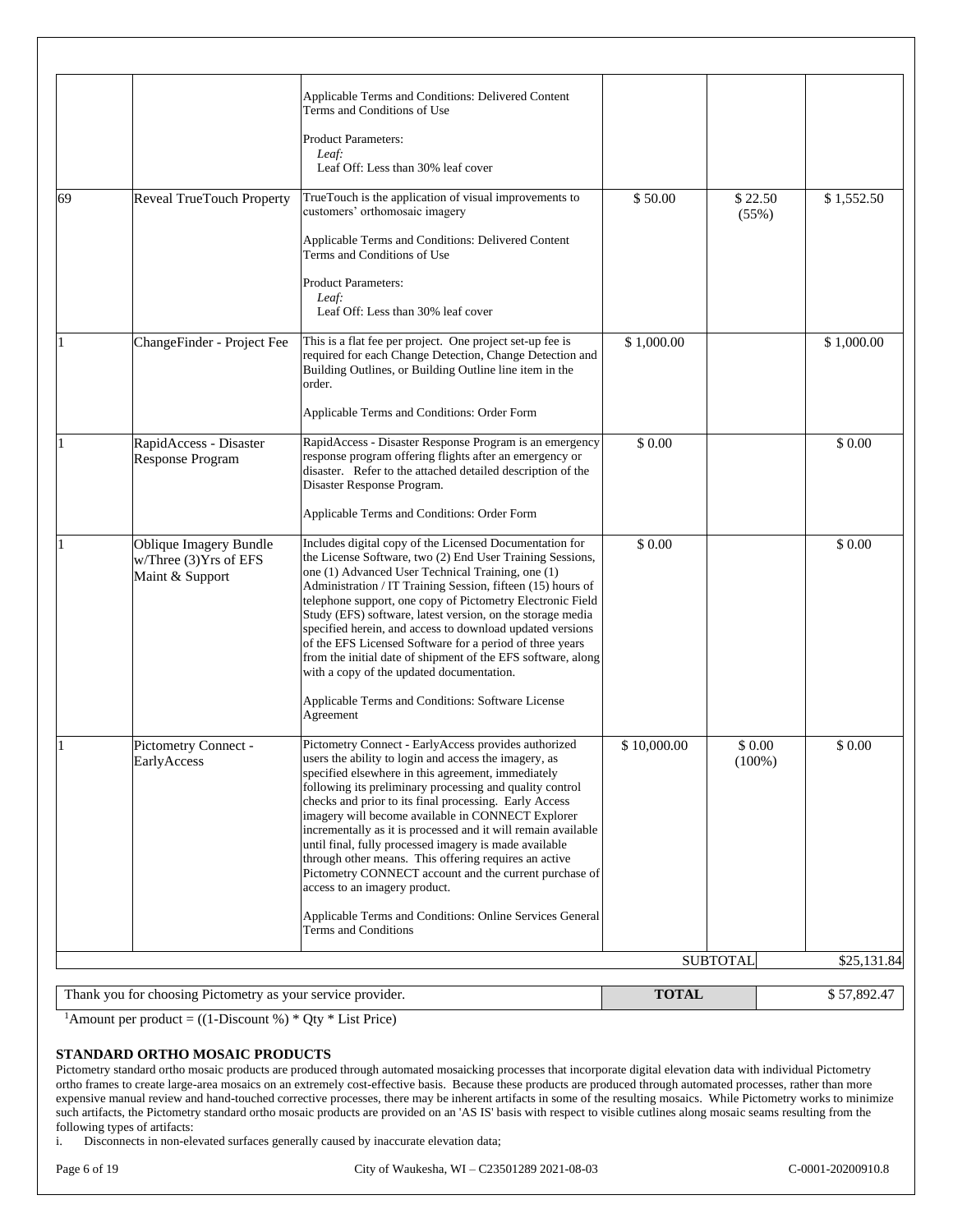- ii. Disconnects in elevated surfaces (e.g., roadways, bridges, etc.) generally caused by elevated surfaces not being represented in the elevation data;
- iii. Building intersect and clipping generally caused by buildings not being represented in the elevation data;
- iv. Seasonal variations caused by images taken at different times during a season, or during different seasons;
- v. Ground illumination variations caused by images taken under different illumination (e.g., sunny, high overcast, morning light, afternoon light, etc.) within one flight day or during different flight days;
- vi. Single GSD color variations caused by illumination differences or multiple-aircraft/camera captures;
- vii. Mixed GSD color variations caused by adjacent areas being flown at different ground sample distances (GSDs); and
- viii. Water body color variations caused by multiple individual frames being used to create a mosaic across a body of water (e.g., lakes, ponds, rivers, etc.).

Other Pictometry products may be available that are less prone to such artifacts than the Pictometry standard ortho mosaic products.

### **FEES; PAYMENT TERMS**

All amounts due to Pictometry pursuant to this Agreement ("Fees") are expressed in United States dollars and do not include any duties, taxes (including, without limitation, any sales, use, ad valorem or withholding, value added or other taxes) or handling fees, all of which are in addition to the amounts shown above and, to the extent applicable to purchases by Customer, shall be paid by Customer to Pictometry without reducing any amount owed to Pictometry unless documents satisfactory to Pictometry evidencing exemption from such taxes is provided to Pictometry prior to billing. To the extent any amounts properly invoiced pursuant to this Agreement are not paid within thirty (30) days following the invoice due date, such unpaid amounts shall accrue, and Customer shall pay, interest at the rate of 1.5% per month (or at the maximum rate allowed by law, if less). In addition, Customer shall pay Pictometry all costs Pictometry incurs in collecting past due amounts due under this Agreement including, but not limited to, attorneys' fees and court costs.

### **FIRST PROJECT**

| Due at Signing                                   | \$2,730.05  |
|--------------------------------------------------|-------------|
| Due at Initial Shipment of Imagery               | \$8,190.16  |
| Due at First Anniversary of Shipment of Imagery  | \$10,920.21 |
| Due at Second Anniversary of Shipment of Imagery | \$10,920.21 |
| <b>Total Payments</b>                            | \$32,760.63 |
|                                                  |             |

#### **SECOND PROJECT**

| Due at Initial Shipment of Imagery               | \$8,377.28  |
|--------------------------------------------------|-------------|
| Due at First Anniversary of Shipment of Imagery  | \$8,377.28  |
| Due at Second Anniversary of Shipment of Imagery | \$8,377.28  |
| <b>Total Payments</b>                            | \$25,131.84 |

#### **RapidAccess—Disaster Response Program ("DRP")**

Customer is eligible for DRP described below from the Effective Date through the second anniversary of the initial Project delivery. Following payment to Pictometry of amounts due with respect to each subsequent Project, Customer will be eligible for the then-current DRP for a period of two years from delivery of such subsequent Project. Customer must be in good-standing with Pictometry to maintain eligibility for DRP.

- **A. Disaster Coverage Imagery at No Additional Charge**  Pictometry will, upon request of Customer and at no additional charge, provide standard quality imagery of up to 200 square miles of affected areas (as determined by Pictometry) upon the occurrence of any of the following events during any period Customer is eligible for DRP:
	- **Hurricane:** areas affected by hurricanes of Category 2 and higher.
	- **Tornado:** areas affected by tornados rated EF4 and higher.
	- **Terrorist:** areas affected by damage from terrorist attack.
	- **Earthquake:** areas affected by damage to critical infrastructure resulting from earthquakes measured at 6.0 or higher on the Richter scale.
	- **Tsunami:** areas affected by damage to critical infrastructure resulting from tsunamis.
- **B.** Discounted Rate Coverage for areas affected by the events set forth above exceeding 200 square miles will be, subject to Pictometry resource availability, offered to Customer at the then current DRP rates.Also, coverage for areas affected by hurricanes below Category II, tornadoes below EF4 or earthquakes rated below 6.0 on the Richter scale will be, subject to Pictometry resource availability, offered to Customer at the then current DRP rates.
- **C. Online Services – Use of Pictometry Connect Explorer™**  Pictometry's DRP includes the use of Connect Explorer for a term of ninety days from the date of delivery of the DRP imagery. Customer shall have access to the DRP imagery for as long as they maintain an active Connect account.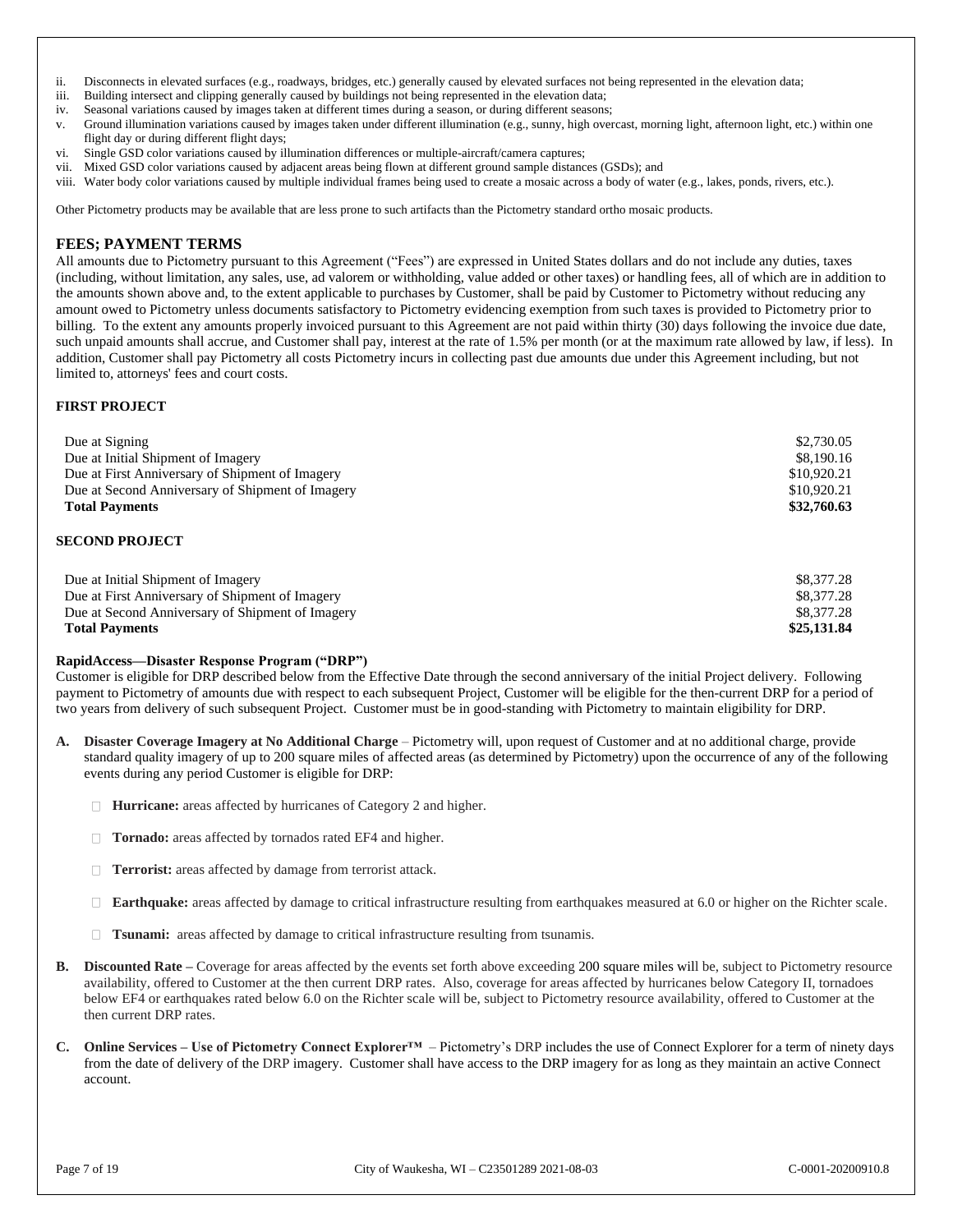## **SECTION B LICENSE TERMS**

### **PICTOMETRY DELIVERED CONTENT TERMS AND CONDITIONS OF USE**

These Pictometry Delivered Content Terms and Conditions of Use (the "Delivered Content Terms and Conditions"), in combination with the corresponding Agreement into which these terms are incorporated, collectively set forth the terms and conditions that govern use of Delivered Content (as hereinafter defined) for use within computing environments operated by parties other than Pictometry. As used in the Delivered Content Terms and Conditions the terms "you" and "your" in uppercase or lowercase shall mean the Customer that entered into the Agreement into which the Delivered Content Terms and Conditions are incorporated.

#### **1. DEFINITIONS**

- **1.1** "Authorized Subdivision" means, if you are a county or a non-state consortium of counties, any political unit or subdivision located totally or substantially within your boundaries that you authorize to have access to Delivered Content pursuant to the Delivered Content Terms and Conditions.
- **1.2** "Authorized System" means a workstation or server that meets each of the following criteria (i) it is owned or leased by you or an Authorized Subdivision, (ii) it is located within and only accessible from facilities that are owned or leased by you or an Authorized Subdivision, and (iii) it is under the control of and may only be used by you or Authorized Subdivisions.
- 1.3 "Authorized User" means any employee of you or Authorized Subdivisions that is authorized by you to have access to the Delivered Content through an Authorized System.
- **1.4** "Delivered Content" means the images, metadata, data layers, models, reports and other geographic or structural visualizations or embodiments included in, provided with, or derived from the information delivered to you by or on behalf of Pictometry pursuant to the Agreement.
- **1.5** "Project Participant" means any employee or contractor of persons or entities performing services for compensation for you or an Authorized Subdivision that has been identified by written notice to Pictometry prior to being granted access to Delivered Content and, unless Pictometry expressly waives such requirement for any individual, has entered into a written agreement with Pictometry authorizing such access.

#### **2. GRANT OF RIGHTS; RESTRICTIONS ON USE; OWNERSHIP**

- **2.1** Subject to the terms and conditions of the Agreement, you are granted nonexclusive, nontransferable, limited rights to:
	- (a) install the Delivered Content on Authorized Systems;
		- (b) permit access and use of the Delivered Content through Authorized Systems by:

(i) Authorized Users for performance of public responsibilities of you or Authorized Subdivisions that are to be performed entirely within facilities of you or Authorized Subdivisions;

(ii) Project Participants under the supervision of Authorized Users for performance of tasks or preparation of materials using only hard copies (or jpg copies) of Delivered Content solely for fulfilling public responsibilities of you or Authorized Subdivisions to be performed entirely within facilities of you or Authorized Subdivisions; and

(iii) individual members of the public, but only through Authorized Users and solely for the purpose of making hard copies or jpg copies of images of individual properties or structures (but not bulk orders of multiple properties or structures) to the individual members of the public requesting them.

- **2.2** You may not reproduce, distribute or make derivative works based upon the Delivered Content in any medium, except as expressly permitted in the Delivered Content Terms and Conditions.
- **2.3** You may not offer any part of the Delivered Content for commercial resale or commercial redistribution in any medium.
- **2.4** You may not distribute or otherwise make available any Delivered Content to Google or its affiliates, either directly or indirectly.
- **2.5** You may not exploit the goodwill of Pictometry, including its trademarks, service marks, or logos, without the express written consent of Pictometry.
- **2.6** You may not remove, alter or obscure copyright notices or other notices contained in the Delivered Content.
- **2.7** All right, title, and interest (including all copyrights, trademarks and other intellectual property rights) in Delivered Content in all media belong to Pictometry or its third party suppliers. Neither you nor any users of the Delivered Content acquire any proprietary interest in the Delivered Content, or any copies thereof, except the limited use rights granted herein.

#### **3. OBLIGATIONS OF CUSTOMER**

- **3.1 Geographic Data.** If available, you agree to provide to Pictometry geographic data in industry standard format (e.g., shape, DBF) including, but not limited to, digital elevation models, street centerline maps, tax parcel maps and centroids, which data, to the extent practicable, shall be incorporated into the Delivered Content. You agree that any of this data that is owned by you may be distributed and modified by Pictometry as part of its products and services, provided that at no time shall Pictometry claim ownership of that data.
- **3.2 Notification.** You shall (a) notify Pictometry in writing of any claims or proceedings involving any of the Delivered Content within ten (10) days after you learn of the claim or proceeding, and (b) report promptly to Pictometry all claimed or suspected defects in Delivered Content.
- **3.3 Authorized User Compliance.** You shall at all times be responsible for compliance by each Authorized User with the Delivered Content Terms and **Conditions**.
- **3.4 Authorized Subdivision Compliance.** You shall at all times be responsible for compliance by each Authorized Subdivision with the Delivered Content Terms and Conditions.
- **3.5 Project Participants.** Each notice to Pictometry identifying a potential Project Participant shall include a detailed description of the scope and nature of the Project Participants' planned work and the intended use of the Delivered Content in such work. Pictometry retains the right to restrict or revoke access to Delivered Content by any Project Participant who does not comply with the terms of the Delivered Content Terms and Conditions.

#### **4. LICENSE DURATION; EFFECT OF TERMINATION**

- **4.1 Term**. The license granted to you in the Delivered Content Terms and Conditions is perpetual, subject to Pictometry's right to terminate the license in the event you do not pay in full the Fees specified elsewhere in the Agreement, the Agreement is terminated for any reason other than a breach of the Agreement by Pictometry, or as otherwise provided in the Agreement.
- **4.2 Effect of Termination**. Upon termination of the license granted to you in the Delivered Content Terms and Conditions, you shall immediately cease all use of the Delivered Content, promptly purge all copies of the Delivered Content from all workstations and servers on which any of it may be stored or available at the time, and return hard drive/media containing Delivered Content to Pictometry.

#### **5. TRADEMARKS; CONFIDENTIALITY**

**5.1 Use of Pictometry's Marks.** You agree not to attach any additional trademarks, trade names, logos or designations to any Delivered Content or to any copies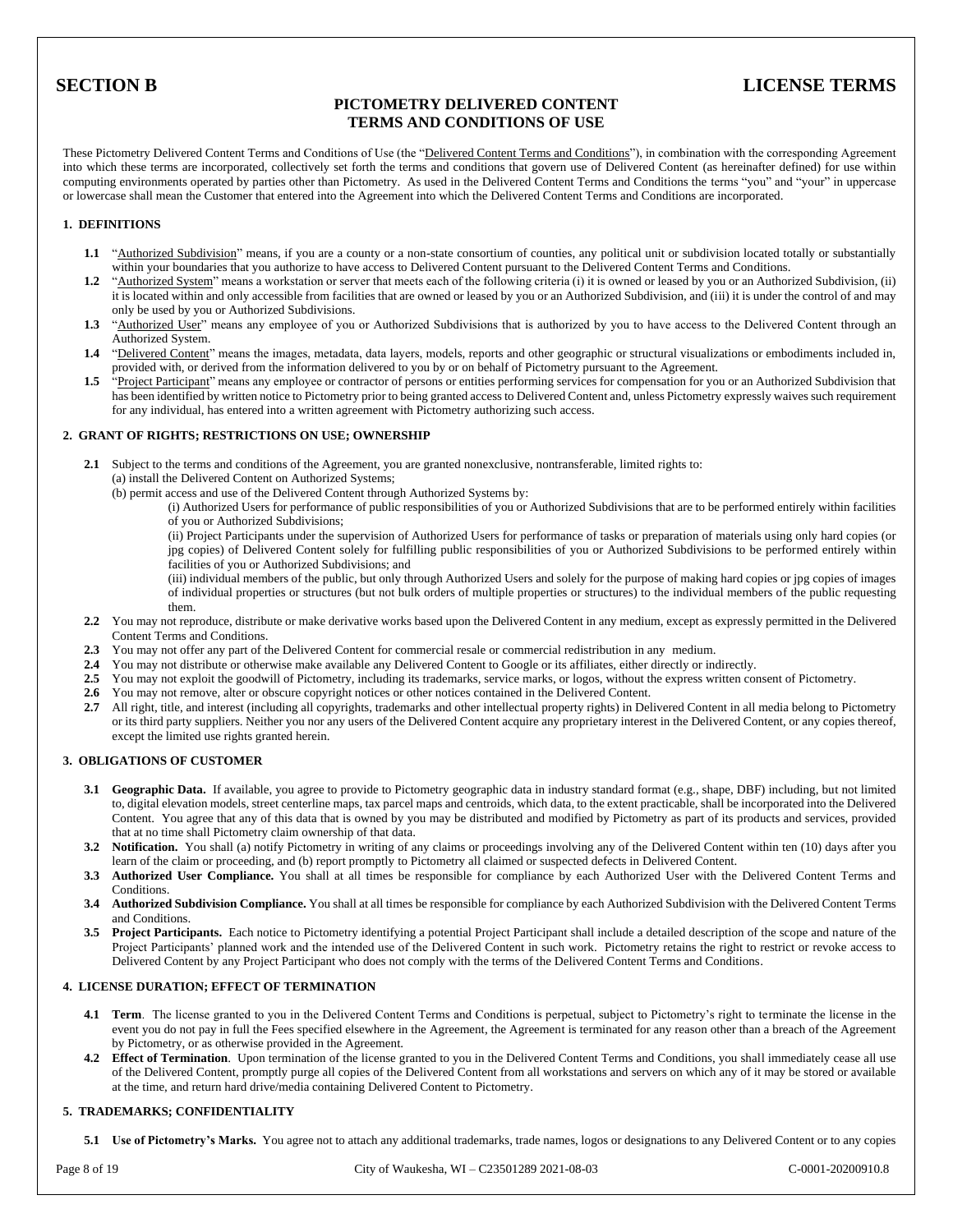of any Delivered Content without prior written approval from Pictometry. You may, however, include an appropriate government seal and your contact information so long as the seal and contact information in no way obscure or deface the Pictometry marks. You further agree that you will not use any Pictometry trademark, trade name, logo, or designation in connection with any product or service other than the Delivered Content. Your nonexclusive right to use Pictometry's trademarks, trade name, logos, and designations are coterminous with the license granted to you in the Delivered Content Terms.

**5.2 Confidentiality of Delivered Content.** The Delivered Content consists of commercially valuable, proprietary products owned by Pictometry, the design and development of which reflect an investment of considerable time, effort, and money. The Delivered Content is treated by Pictometry as confidential and contains substantial trade secrets of Pictometry. You agree that you will not disclose, provide a copy of, or disseminate the Delivered Content (other than as expressly permitted in the Delivered Content Terms and Conditions) or any part thereof to any person in any manner or for any purpose inconsistent with the license granted to you in the Delivered Content Terms and Conditions. You agree to use your best efforts to assure that your personnel, and any others afforded access to the Delivered Content, protect the Delivered Content against unauthorized use, disclosure, copying, and dissemination, and that access to the Delivered Content and each part thereof will be strictly limited.

#### **6. LIMITED WARRANTY; DISCLAIMER OF WARRANTIES**

- **6.1 Limited Warranties; Exclusive Remedy.** Pictometry warrants that the Delivered Content will contain true and usable copies of the designated imagery as of the date of capture. As the sole and exclusive remedy for any breach of the foregoing warranty, Pictometry shall use reasonable efforts to correct any deficiency that precludes use of the Delivered Content in the manner intended.
- **6.2 Disclaimer of Other Warranties.** Except as provided in Section 6.1, above, THE DELIVERED CONTENT IS PROVIDED TO YOU "AS IS" AND "WITH ALL FAULTS." PICTOMETRY MAKES NO OTHER WARRANTIES OR REPRESENTATIONS OF ANY KIND, EXPRESS, IMPLIED, OR STATUTORY. ALL IMPLIED WARRANTIES, INCLUDING BUT NOT LIMITED TO WARRANTIES OF PERFORMANCE, MERCHANTABILITY, FITNESS FOR A PARTICULAR PURPOSE, AND ACCURACY, ARE HEREBY DISCLAIMED AND EXCLUDED BY PICTOMETRY.
- **6.3 Limitation of Liability.** With respect to any other claims that you may have or assert against Pictometry on any matter relating to the Delivered Content, the total liability of Pictometry shall, in the aggregate, be limited to the aggregate amount received by Pictometry in payment for Delivered Content during the immediately preceding twenty-four (24) month period.

#### **7. MISCELLANEOUS PROVISIONS**

- **7.1 Restricted Rights.** Delivered Content acquired with United States Government funds or intended for use within or for any United States federal agency is provided with "Restricted Rights" as defined in DFARS 252.227-7013, Rights in Technical Data and Computer Software and FAR 52.227-14, Rights in Data-General, including Alternate III, as applicable.
- **7.**2 **Governing Law.** This License Agreement shall be governed by and interpreted in accordance with the laws of the State of New York, excluding its conflicts of law principles.

**\_\_\_\_\_\_\_\_\_\_\_\_\_\_\_\_\_\_\_\_\_\_\_\_\_\_\_\_\_\_\_\_\_\_\_\_\_\_\_\_\_\_\_\_\_\_\_\_\_\_\_\_ [END OF DELIVERED CONTENT TERMS AND CONDITIONS]**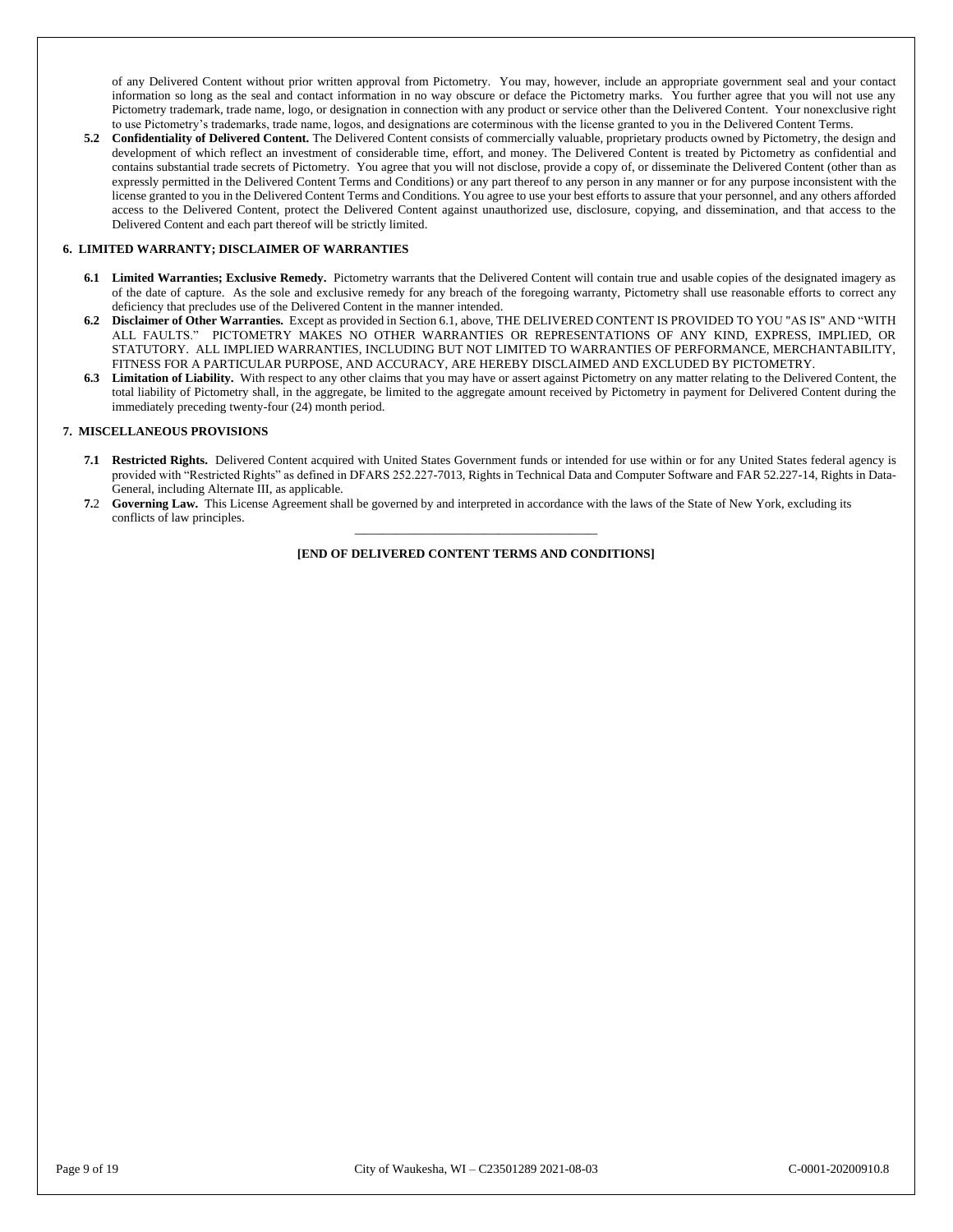## **SECTION B LICENSE TERMS**

### **PICTOMETRY ONLINE SERVICES GENERAL TERMS AND CONDITIONS**

These Pictometry Online Services General Terms and Conditions (the "General Terms and Conditions"), in combination with the corresponding Pictometry order form, if any, collectively constitute the license agreement (the "License Agreement") that governs your use of the Pictometry online services (the "Online Services"), the images available in the Online Services, and all associated metadata and data layers included in, provided with, or derived from those images (the "Licensed Content") provided by Pictometry International Corp. and its affiliated companies (collectively, "Pictometry"). The terms "you" and "your" in uppercase or lowercase shall mean the individual, entity (e.g., corporation, limited liability company, partnership, sole proprietor, etc.) or government agency entering into the License Agreement.

#### **1. GRANT OF RIGHTS; RESTRICTIONS ON USE; OWNERSHIP**

- 1.1 You are granted a nonexclusive, nontransferable, limited right to access and use the Online Services and the Licensed Content obtained or derived from the Online Services solely for your internal business purposes and not for resale or redistribution. The rights granted to you include, subject to the restrictions set forth below and on the Order Form, the right to copy limited portions of the Licensed Content onto your computer to facilitate preparation of hardcopies and work product records, and the right to make hardcopies of the Licensed Content, provided that the Licensed Content and the permitted copies thereof may not be sold, leased, loaned, distributed, or copied for use by anyone other than you.
- 1.2 You may not make the Online Services available to any other party.
- 1.3 You may not copy the Licensed Content or portions thereof onto any computer or storage device or media for the purpose of creating or maintaining one or more databases of that content for use in substitution for subsequent access to the content through the Online Services.
- 1.4 You may not distribute or otherwise make available any Licensed Content to Google or its affiliates, either directly or indirectly.
- 1.5 You may not exploit the goodwill of Pictometry, including its trademarks, service marks, or logos, without the express written consent of Pictometry.
- 1.6 You may not remove, alter or obscure copyright notices or other notices contained in the Licensed Content.
- 1.7 You may not offer any part of the Online Services or the Licensed Content for commercial resale or commercial redistribution in any medium.
- 1.8 You may not use the Online Services or the Licensed Content to compete with any businesses of Pictometry.
- 1.9 You may not use information included in the Online Services or the Licensed Content to determine an individual consumer's eligibility for (a) credit or insurance for personal, family, or household purposes; (b) employment; or (c) a government license or benefit. The term "consumer" is defined in the United States Fair Credit Reporting Act at 15 USC §1681.
- 1.10 You may not access the Online Services via mechanical, programmatic, robotic, scripted or any other automated means. Unless otherwise agreed by Pictometry in writing, use of the Online Services is permitted only via manually conducted, discrete, human-initiated individual search and retrieval activities.
- 1.11 All right, title, and interest (including all copyrights, trademarks and other intellectual property rights) in the Online Services and the Licensed Content in all media belong to Pictometry or its third party suppliers. Neither you nor any users of the Online Services or the Licensed Content acquire any proprietary interest in the Online Services, the Licensed Content, or any copies thereof, except the limited use rights granted herein.

#### **2. ACCESS TO SERVICES**

- 2.1 Only you, your employees, and temporary or contract employees dedicated to performing work exclusively for you (each, an "Eligible User" and collectively, the "Eligible Users") are eligible to access and use the Online Services and the Licensed Content pursuant to the License Agreement. Each Eligible User to be provided access to the Online Service shall be assigned a unique login/password ("Pictometry Credential") for purposes of accessing the Online Services. You agree that each Pictometry Credential shall only be used by the Eligible User to whom it was originally assigned and that Pictometry Credentials may not be shared with, or used by, any other person, including other Eligible Users. You will promptly deactivate an Eligible User's Pictometry Credential in the event the Eligible User no longer meets the eligibility requirements or you otherwise wish to terminate the Eligible User's access to the Online Services. You are responsible for all use of the Online Services accessed with Pictometry Credentials issued to your Eligible Users, including associated charges, whether by Eligible Users or others. You will use reasonable commercial efforts to prevent unauthorized use of Pictometry Credentials assigned to your Eligible Users and will promptly deactivate any Pictometry Credentials you suspect are lost, stolen, compromised, or misused.
- 2.2 The Online Services, the Licensed Content, and features and functionality within the Online Services may be enhanced, added to, withdrawn, or otherwise changed by Pictometry without notice.
- 2.3 You are aware and understand that any user data collected or stored by the Online Services may be accessed by US law enforcement agencies under the US PATRIOT Act. You hereby release, and agree to hold Pictometry harmless from, all claims against Pictometry with respect to such access.

#### **3. DISCLAIMERS**

- 3.1 The Online Services and the Licensed Content are provided for visualization purposes only, are not authoritative or definitive, and do not constitute professional engineering or surveying services.
- 3.2 The Online Services and the Licensed Content are not to be relied upon to precisely locate or determine property boundaries and should not be used in lieu of a professional survey where the accuracy of measurements, distance, height, angle, area and volume, may have significant consequences.
- 3.3 All measurements and reports generated by the Online Services or from the Licensed Content are based upon second order visualization and measurement data that do not provide authoritative or definitive measurement results suitable for professional engineering or surveying purposes.
- 3.4 Contour information obtained from the Online Services or contained in the Licensed Content is generated from undersampled elevation data, is provided for informational purposes only, and is not suitable for use as the basis for hydrographic computations, estimations or analyses.
- 3.5 While the Online Services and the Licensed Content may be considered useful supplements for life critical applications, they are not designed or maintained to support such applications and Pictometry and its third party suppliers of the Online Services and the Licensed Content hereby disclaim all liability for damages claims and expenses arising from such use.
- 3.6 Your reliance on the Online Services and the Licensed Content should only be undertaken after an independent review of their accuracy, completeness, efficacy, timeliness and adequacy for your intended purpose.
- 3.7 Pictometry and each third party supplier of any portion of the Online Services or the Licensed Content assume no responsibility for any consequences resulting from the use of the Online Services or the Licensed Content.
- 3.8 Pictometry and each third party supplier of any portion of the Online Services or the Licensed Content hereby disclaim all liability for damages, claims and expenses arising from or in any way related to the accuracy or availability of the Online Services and the Licensed Content.
- 3.9 By accepting these General Terms and Conditions or by using the Online Services or the Licensed Content, you waive any and all rights you may have against Pictometry, each third party supplier of any portion of the Online Services or the Licensed Content, and each of their directors, officers, members and employees, arising out of use of or reliance upon the Online Services or the Licensed Content.

#### **4. LIMITED WARRANTY**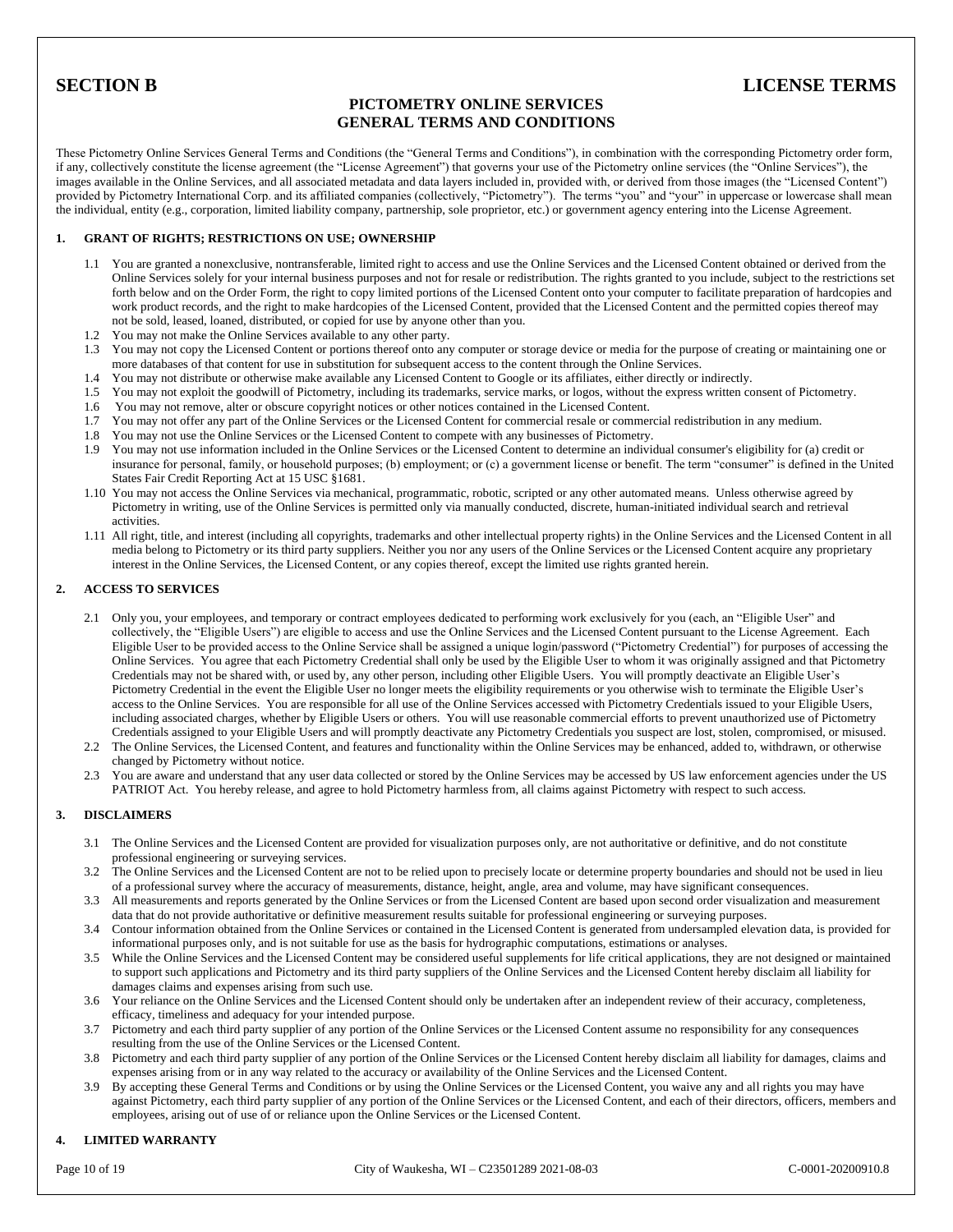- 4.1 Pictometry represents and warrants that it has the right and authority to make the Online Services and the Licensed Content available to you and your Eligible Users as authorized expressly by this License Agreement.
- 4.2 EXCEPT AS OTHERWISE PROVIDED IN SECTION 4.1, THE ONLINE SERVICES AND LICENSED CONTENT ARE PROVIDED ON AN "AS IS", "AS AVAILABLE" BASIS AND PICTOMETRY AND EACH THIRD PARTY SUPPLIER OF LICENSED CONTENT EXPRESSLY DISCLAIM ALL OTHER WARRANTIES, INCLUDING THE WARRANTIES OF MERCHANTABILITY AND FITNESS FOR A PARTICULAR PURPOSE.

#### **5. LIMITATION OF LIABILITY**

- 5.1 No Covered Party (as defined below) shall be liable for any loss, injury, claim, liability, or damage of any kind resulting in any way from (a) any errors in or omissions from the Online Services or the Licensed Content, (b) the unavailability or interruption of the Online Services or any features thereof or the Licensed Content, (c) your or an Eligible User's use of the Online Services or the Licensed Content, (d) the loss or corruption of any data or equipment in connection with the Online Services or the Licensed Content, (e) the content, accuracy, or completeness of the Licensed Content, all regardless of whether you received assistance in the use of the Online Service from a Covered Party, (f) any delay or failure in performance beyond the reasonable control of a Covered Party, or (g) any content retrieved from the Internet even if retrieved or linked to from within the Online Services.
- 5.2 "Covered Party" means (a) Pictometry and any officer, director, employee, subcontractor, agent, successor, or assign of Pictometry; and (b) each third party supplier of any Licensed Content, third party alliance entity, their affiliates, and any officer, director, employee, subcontractor, agent, successor, or assign of any third party supplier of any Licensed Content or third party alliance entity and their affiliates.
- 5.3 TO THE FULLEST EXTENT PERMISSIBLE BY APPLICABLE LAW, UNDER NO CIRCUMSTANCES WILL THE AGGREGATE LIABILITY OF THE COVERED PARTIES IN CONNECTION WITH ANY CLAIM ARISING OUT OF OR RELATING TO THE ONLINE SERVICES OR THE LICENSED CONTENT OR THIS LICENSE AGREEMENT EXCEED THE LESSER OF YOUR ACTUAL DIRECT DAMAGES OR THE AMOUNT YOU PAID FOR THE ONLINE SERVICES IN THE TWELVE MONTH PERIOD IMMEDIATELY PRECEDING THE DATE THE CLAIM AROSE. YOUR RIGHT TO MONETARY DAMAGES IN THAT AMOUNT SHALL BE IN LIEU OF ALL OTHER REMEDIES WHICH YOU MAY HAVE AGAINST ANY COVERED PARTY.
- 5.4 TO THE FULLEST EXTENT PERMISSIBLE BY APPLICABLE LAW, NEITHER YOU NOR THE COVERED PARTIES WILL BE LIABLE FOR ANY SPECIAL, INDIRECT, INCIDENTAL, OR CONSEQUENTIAL DAMAGES OF ANY KIND WHATSOEVER (INCLUDING, WITHOUT LIMITATION, ATTORNEYS' FEES) IN ANY WAY DUE TO, RESULTING FROM, OR ARISING IN CONNECTION WITH THE ONLINE SERVICES, THE LICENSED CONTENT, OR THE FAILURE OF ANY COVERED PARTY TO PERFORM ITS OBLIGATIONS. THE FOREGOING LIMITATION OF LIABILITY SHALL NOT APPLY TO A PARTY'S INDEMNITY OBLIGATIONS OR YOUR (AND YOUR ELIGIBLE USERS') INFRINGEMENT OF INTELLECTUAL PROPERTY OR MISAPPROPRIATION OF PROPRIETARY DATA BELONGING TO PICTOMETRY OR ITS THIRD PARTY SUPPLIERS.
- 5.5 Notwithstanding anything to the contrary in this Section 5:
	- (a) If there is a breach of the warranty in Section 4.1 above, then Pictometry, at its option and expense, shall either defend or settle any action and hold you harmless against proceedings or damages of any kind or description based on a third party's claim of patent, trademark, service mark, copyright or trade secret infringement related to use of the Online Services or the Licensed Content, asserted against you by such third party provided: (i) all use of the Online Services and the Licensed Content was in accordance with this License Agreement; (ii) the claim, cause of action or infringement was not caused by you modifying or combining the Online Services or the Licensed Content with or into other products, applications, images or data not approved by Pictometry; (iii) you give Pictometry prompt notice of such claim; and (iv) you give Pictometry the right to control and direct the investigation, defense and settlement of such claim. You, at Pictometry's expense, shall reasonably cooperate with Pictometry in connection with the foregoing.
	- (b) In addition to Section 5.5(a), if the Online Services, the operation thereof or the Licensed Content become, or in the opinion of Pictometry are likely to become, the subject of a claim of infringement, Pictometry may, at its option and expense, either: (i) procure for you the right to continue using the Online Services or the Licensed Content, (ii) replace or modify the Online Services or the Licensed Content so that they become non-infringing; or (iii) terminate the License Agreement on notice to you and grant you a pro-rata refund or credit (whichever is applicable) for any pre-paid fees or fixed charges.
	- (c) The provisions of Sections 5.5(a) and (b) shall constitute your sole and exclusive remedy for the respective matters specified therein.

#### **6. MISCELLANEOUS**

- 6.1 The terms and conditions of this License Agreement may be changed from time to time immediately upon notice to you. If any changes are made to this License Agreement, such changes will: (a) only be applied prospectively; and (b) not be specifically directed against you or your Eligible Users but will apply to all similarly situated Pictometry customers using the Online Services. You may terminate this License Agreement upon written notice to Pictometry if any change to the terms and conditions of this License Agreement is unacceptable to you. For termination to be effective under this Section 6.1, written notice of termination must be provided to Pictometry within 90 days of the effective date of the change. Continued use of the Online Services following the effective date of any change constitutes acceptance of the change, but does not affect the foregoing termination right. Except as provided above, this License Agreement may not be supplemented, modified or otherwise revised unless signed by duly authorized representatives of both parties. Furthermore, this License Agreement may not be supplemented, modified or otherwise revised by email exchange, even if the email contains a printed name or signature line bearing signature-like font. The foregoing does not prohibit the execution of electronic contracts bearing electronic signatures of authorized representatives of both parties, provided such signatures include digital certifications or are otherwise authenticated.
- 6.2 In the event of a breach of this License Agreement by you, any Eligible User or someone using the Pictometry Credential of an Eligible User, Pictometry may temporarily suspend or discontinue providing access to the Online Services to any or all Eligible Users without notice and Pictometry may pursue any other legal remedies available to it.
- 6.3 All notices and other communications hereunder shall be in writing or displayed electronically in the Online Services by Pictometry. Notices shall be deemed to have been properly given on the date deposited in the mail, if mailed; on the date first made available, if displayed in the Online Services; or on the date received, if delivered in any other manner. Legal notices to Pictometry should be sent to Pictometry, Attn: General Counsel, 25 Methodist Hill Drive, Rochester, New York 14623.
- 6.4 The failure of you, Pictometry, or any third party supplier of the Online Services or any Licensed Content to enforce any provision hereof shall not constitute or be construed as a waiver of such provision or of the right to enforce it at a later time.
- 6.5 Neither you nor any Eligible User may assign or otherwise transfer your rights or delegate your duties under this License Agreement without the prior written consent of Pictometry. Any attempt by you or any Eligible User to assign, transfer or delegate your rights or obligations under this License Agreement without Pictometry's consent shall be void, and shall also void the limited license granted to you by this License Agreement. This License Agreement and any amendment thereto shall be binding on, and will inure to the benefit of the parties and their respective successors and permitted assigns.
- 6.6 This License Agreement shall be governed by and interpreted in accordance with the laws of the State of New York, excluding its conflicts of law principles. Unless you are a government entity, in the event that any legal proceedings are commenced with respect to any matter arising under this License Agreement, the parties specifically consent and agree that the courts of the State of New York or, in the alternative, the Federal Courts located in the State of New York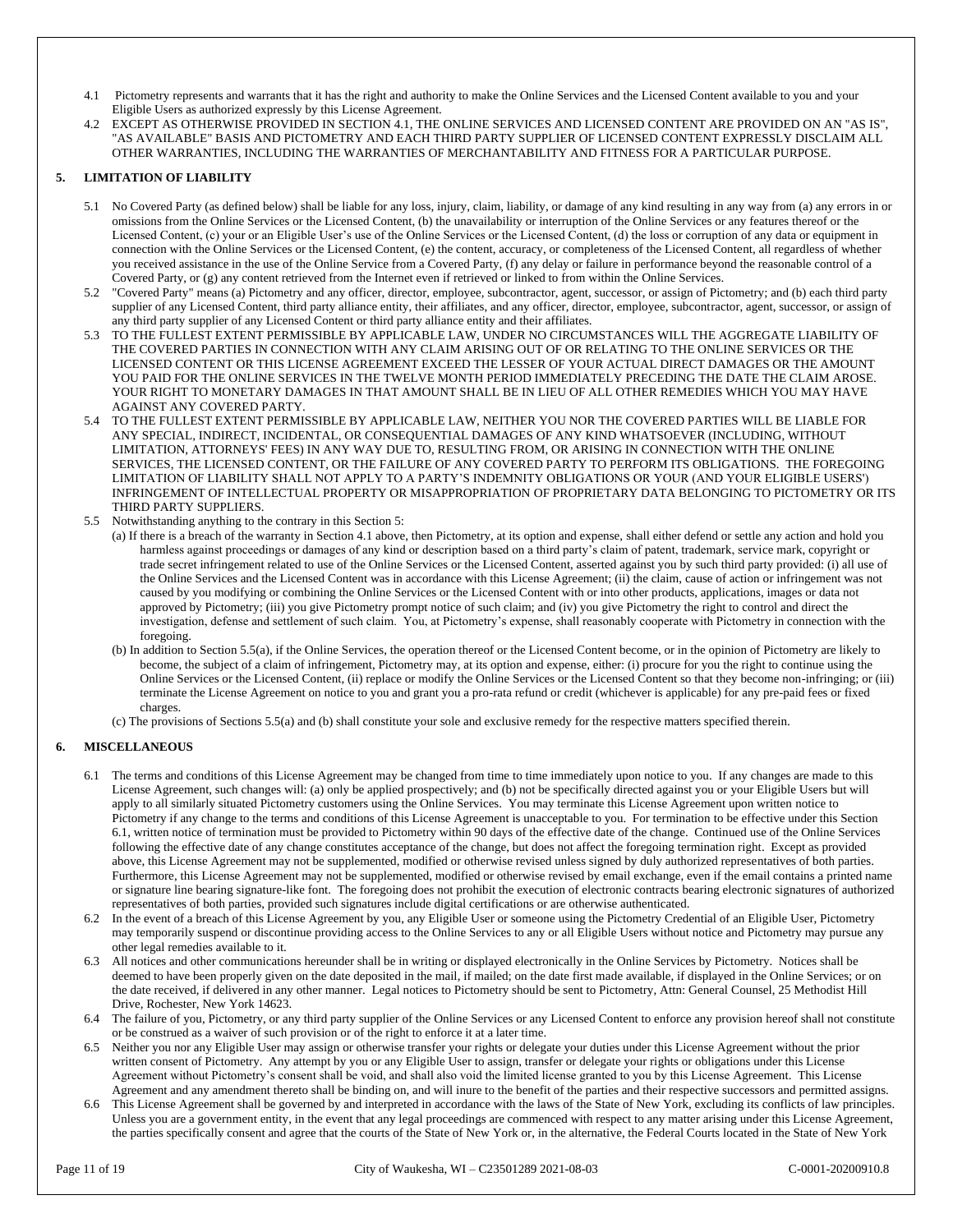shall have exclusive jurisdiction over each of the parties and over the subject matter of any such proceedings, and that the venue of any such action shall be in Monroe County, New York or the U.S. District Court for the Western District of New York, as applicable.

- 6.7 This License Agreement will be enforced to the fullest extent permitted by applicable law. If any provision of this License Agreement is held to be invalid or unenforceable to any extent, then (a) such provision will be interpreted, construed and reformed to the extent reasonably required to render it valid, enforceable and consistent with its original intent and (b) such invalidity or unenforceability will not affect any other provision of this License Agreement.
- 6.8 Where applicable, each affiliated company of Pictometry and each third party supplier of the Online Services or any Licensed Content has the right to assert and enforce the provisions of this License Agreement directly on its own behalf as a third party beneficiary.
- 6.9 In the event of a breach of your obligations under this License Agreement or your payment obligations with respect to access to the Online Services or the Licensed Content, you agree to pay all of Pictometry's costs of enforcement and collection, including court costs and reasonable attorneys' fees.
- 6.10 This License Agreement constitutes the entire agreement of the parties with respect to its subject matter and replaces and supersedes any prior written or verbal communications, representations, proposals or quotations relating to that subject matter. **\_\_\_\_\_\_\_\_\_\_\_\_\_\_\_\_\_\_\_\_\_\_\_\_\_\_\_\_\_\_\_\_\_\_\_\_\_\_\_\_\_\_\_\_\_\_\_\_\_\_\_\_**

**[END OF ONLINE SERVICES GENERAL TERMS AND CONDITIONS]**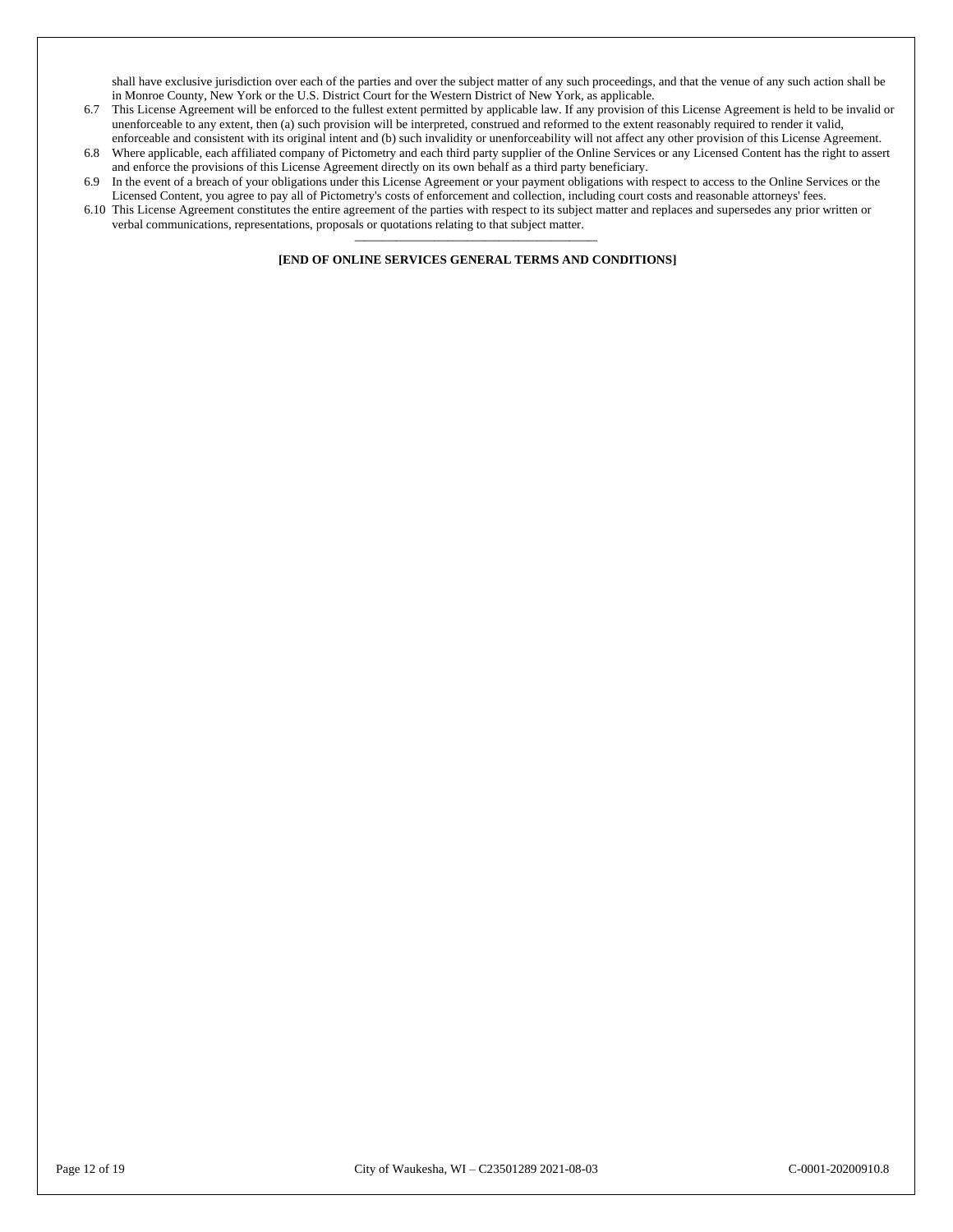### **PICTOMETRY SOFTWARE LICENSE AGREEMENT**

#### **PLEASE READ THIS SOFTWARE LICENSE AGREEMENT ("LICENSE") CAREFULLY BEFORE DOWNLOADING, INSTALLING OR USING THE SOFTWARE. BY USING THE SOFTWARE, YOU AGREE TO THE TERMS OF THIS LICENSE. IF YOU DO NOT AGREE TO THE TERMS OF THIS LICENSE, DO NOT DOWNLOAD, INSTALL OR USE THE SOFTWARE.**

- 1. **GENERAL.** The software ("Pictometry Software") and any written materials that accompany the software ("Documentation") in any media or form are licensed, not sold, to you by Pictometry International Corp. ("Pictometry") for use only under the terms of this License. Pictometry reserves all rights not expressly granted to you in this License.
- 2. **LICENSE.** Subject to the terms and conditions of this License, you are granted a limited, non-transferable, terminable, non-sublicenseable, non-exclusive license to install and use the Pictometry Software and the Documentation (collectively, the "Proprietary Materials") solely for internal use. Use of the functionality provided by the Pictometry Software other than for your internal use is prohibited, except with the prior written approval of Pictometry. You may make one copy of the Pictometry Software in machine-readable form for backup purposes only; provided that the backup copy must include all copyright and other proprietary notices contained in the original. You will not and will not enable others to decompile, reverse engineer, disassemble, attempt to derive the source code of, decrypt, modify, create derivative works of, or tamper with or disable any security or monitoring features within the Pictometry Software. Any attempt to do so is a violation of the rights of Pictometry and its licensors.
- 3. **TITLE.** The Proprietary Materials are confidential information of, trade secrets of, and are proprietary to Pictometry. Title to the Proprietary Materials is and will remain in Pictometry and its licensors. All applicable rights to patents, copyrights, trademarks, trade secrets, and other intellectual property rights in the Proprietary Materials are and will remain in Pictometry and its licensors. You will not assert any right, title or interest in the Proprietary Materials provided to you under this License, except for the express license granted to you hereunder. You will not remove any copyright or other proprietary notice or legend contained on or included in any Proprietary Materials and you will reproduce all such information on all copies made hereunder. You will keep the Proprietary Materials free of all claims, liens and encumbrances.
- 4. **DISCLAIMERS OF WARRANTY.** USE OF THE PICTOMETRY SOFTWARE IS AT YOUR SOLE RISK. TO THE MAXIMUM EXTENT PERMITTED BY APPLICABLE LAW, THE PICTOMETRY SOFTWARE IS PROVIDED "AS IS", WITH ALL FAULTS AND WITHOUT WARRANTY OF ANY KIND, AND PICTOMETRY HEREBY DISCLAIMS ALL WARRANTIES WITH RESPECT TO THE PICTOMETRY SOFTWARE, WHETHER EXPRESS, IMPLIED OR STATUTORY, INCLUDING, BUT NOT LIMITED TO, THE IMPLIED WARRANTIES OF MERCHANTABILITY AND OF FITNESS FOR A PARTICULAR PURPOSE. PICTOMETRY DOES NOT WARRANT THAT THE FUNCTIONS CONTAINED IN OR PROVIDED BY THE PICTOMETRY SOFTWARE WILL MEET YOUR REQUIREMENTS, THAT THE OPERATION OF THE PICTOMETRY SOFTWARE WILL BE UNINTERRUPTED OR ERROR-FREE, OR THAT DEFECTS IN THE PROPRIETARY MATERIALS WILL BE CORRECTED.
- 5. **LIMITATION OF LIABILITY.** IN NO EVENT WILL PICTOMETRY BE LIABLE FOR ANY INCIDENTAL, SPECIAL, INDIRECT OR CONSEQUENTIAL DAMAGES WHATSOEVER, INCLUDING, WITHOUT LIMITATION, DAMAGES FOR LOSS OF PROFITS, LOSS OF DATA, BUSINESS INTERRUPTION OR ANY OTHER COMMERCIAL DAMAGES OR LOSSES ARISING OUT OF OR RELATED TO YOUR USE OR INABILITY TO USE THE PICTOMETRY SOFTWARE, HOWEVER CAUSED, REGARDLESS OF THE THEORY OF LIABILITY (CONTRACT, TORT OR OTHERWISE), EVEN IF PICTOMETRY HAS BEEN ADVISED OF THE POSSIBILITY OF SUCH DAMAGES. IN NO EVENT WILL PICTOMETRY'S TOTAL LIABILITY TO YOU FOR ALL DAMAGES (OTHER THAN AS MAY BE REQUIRED BY APPLICABLE LAW IN CASES INVOLVING PERSONAL INJURY) CAUSED BY, ARISING OUT OF OR IN ANY WAY RELATED TO THE PICTOMETRY SOFTWARE EXCEED THE AMOUNT OF FIFTY DOLLARS (\$50.00). THE FOREGOING LIMITATIONS WILL APPLY EVEN IF THE ABOVE STATED REMEDY FAILS OF ITS ESSENTIAL PURPOSE.
- 6. **TERMINATION.** This License will terminate automatically without notice from Pictometry if you fail to comply with any term of this License. Upon the termination of this License, you will cease all use of the Pictometry Software and destroy all copies, full or partial, of the Proprietary Materials.

#### 7. **MISCELLANEOUS PROVISIONS.**

- A. **Restricted Rights***.* Pictometry Software acquired with United States Government funds or intended for use within or for any United States federal agency is provided with "Restricted Rights" as defined in DFARS 252.227-7013, Rights in Technical Data and Computer Software and FAR 52.227-14, Rights in Data-General, including Alternate III, as applicable. Pictometry must be notified in advance of any license grants to United States federal governmental entities. The Pictometry Software is developed for general use in a variety of applications and is not developed or intended for use in any inherently dangerous applications or applications that could lead to property damage, personal injury or death. If you use the Pictometry Software in such applications, then you will be responsible for taking all appropriate fail-safe, backup, redundancy, and other measures to ensure the safe use of the Pictometry Software in such applications, including but not limited to, in any nuclear, aviation, mass transit, public safety or medical applications.
- B. **Foreign Trade Restrictions***.* The parties acknowledge that certain information, software technology, accompanying documentation and technical information may be subject to United States export control laws. You will not directly or indirectly export or re-export the Pictometry Software in violation of the Export Administration Regulations of the U.S. Department of Commerce.
- C. **Governing Law***.* This License will be governed by and interpreted in accordance with the laws of the State of New York, excluding its conflict of laws principles.
- D. **Assignment***.* You may not assign this License without Pictometry's prior written consent. Any assignment in violation of this License will be null, void and of no force and effect. For all purposes under this License, any merger, consolidation, spin-off, acquisition or change-in-control will be deemed an assignment.
- E. **Partial Invalidity; Survival.** If any provision of this License is held invalid or unenforceable by competent authority, that provision will be construed so as to be limited or reduced to be enforceable to the maximum extent compatible with the law as it will then appear. The total invalidity or unenforceability of any particular provision of this License will not affect its other provisions and this License will be construed in all respects as if the invalid or unenforceable provision were omitted. The provisions of this License that by their nature would survive its termination will survive indefinitely.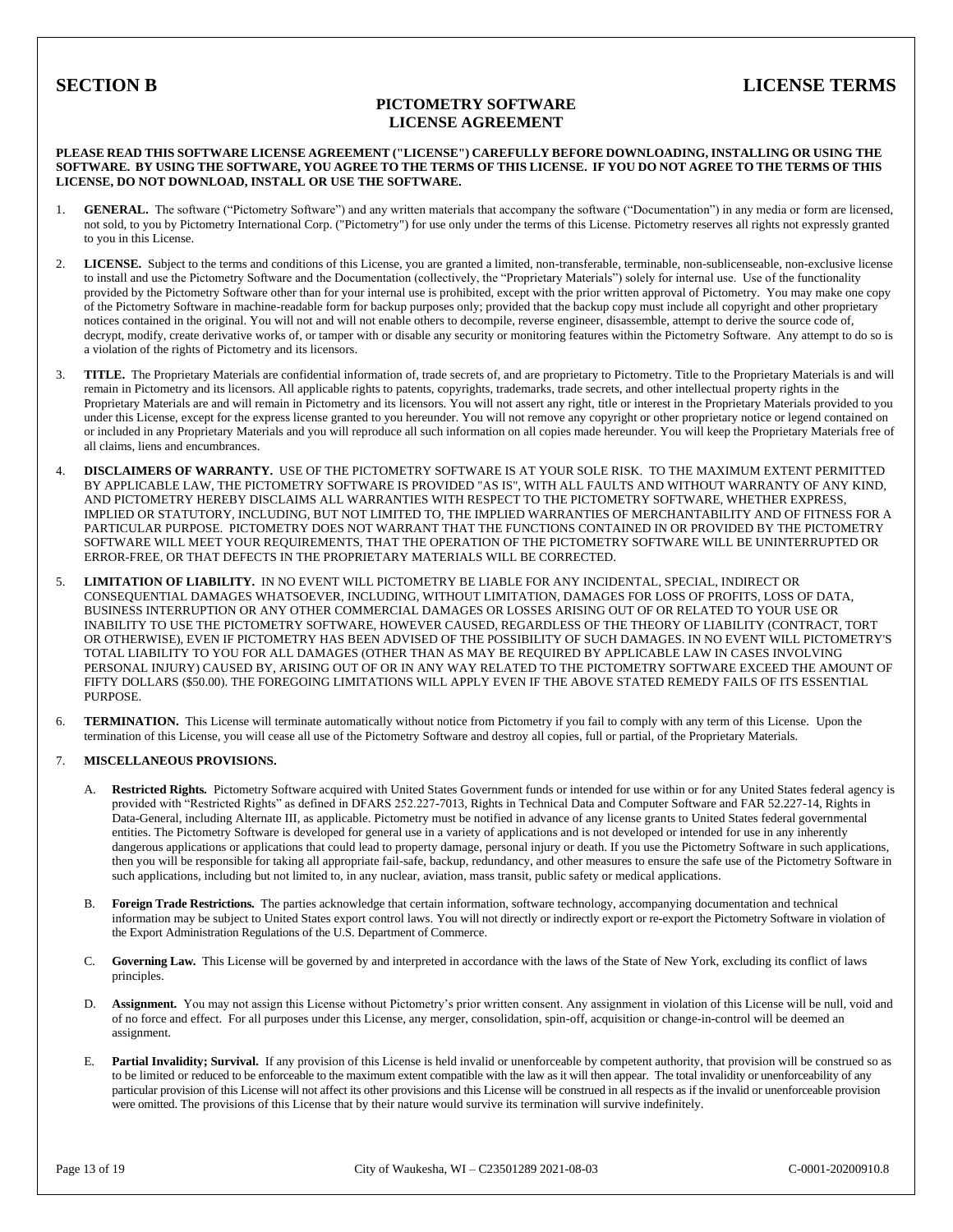- F. **Force Majeure***.*Except with respect to Customer's payment obligations for services delivered, reports delivered or any ongoing subscription payment obligation, each party will be excused from performance under this Agreement, will not be deemed to be in breach hereof, and will have no liability to the other party whatsoever if either party is prevented from performing any of its obligations hereunder, in whole or in part, as a result of a Force Majeure Event. A "Force Majeure Event" means an event or occurrence beyond the control of the nonperforming party, such as an act of God or of the public enemy, embargo or other act of government in either its sovereign or contractual capacity, government regulation, travel ban or request, court order, civil disturbance, terrorism, war, quarantine restriction, epidemic, virus, fire, weather, flood, accident, strike, slowdown, delay in transportation, electrical power outage, interruption or degradation in electronic communications systems, inability to obtain necessary labor, materials or manufacturing facilities, and other similar events. In the event of any delay resulting from a Force Majeure Event, any date of delivery hereunder will be extended for a period equal to the time lost because of the delay.
- G. **Waiver***.* No waiver of a breach of any term of this License will be effective unless in writing and duly executed by the waiving party. No such waiver will constitute a waiver of any subsequent breach of the same or any other term of this License. No failure on the part of a party to exercise, and no delay in exercising any of its rights hereunder will operate as a waiver thereof, nor will any single or partial exercise by a party of any right preclude any other or future exercise thereof or the exercise of any other right. No course of dealing between the parties will be deemed effective to modify, amend or discharge any part of this License or the rights or obligations of any party hereunder.
- H. **Entire Agreement; Construction.** This License contains the entire understanding of the parties with respect to the subject matter hereof and supersedes any prior or contemporaneous understandings regarding that subject matter. No amendment to or modification of this License will be binding unless in writing and signed by Pictometry. There are no representations, warranties, or obligations of any party not expressly contained herein. The headings in this License are for convenience only. They do not constitute a portion of this License and will not be used in any construction of it. **\_\_\_\_\_\_\_\_\_\_\_\_\_\_\_\_\_\_\_\_\_\_\_\_\_\_\_\_\_\_\_\_\_\_\_\_\_\_\_\_\_\_\_\_\_\_\_\_\_\_\_\_**

**[END OF SOFTWARE LICENSE AGREEMENT]**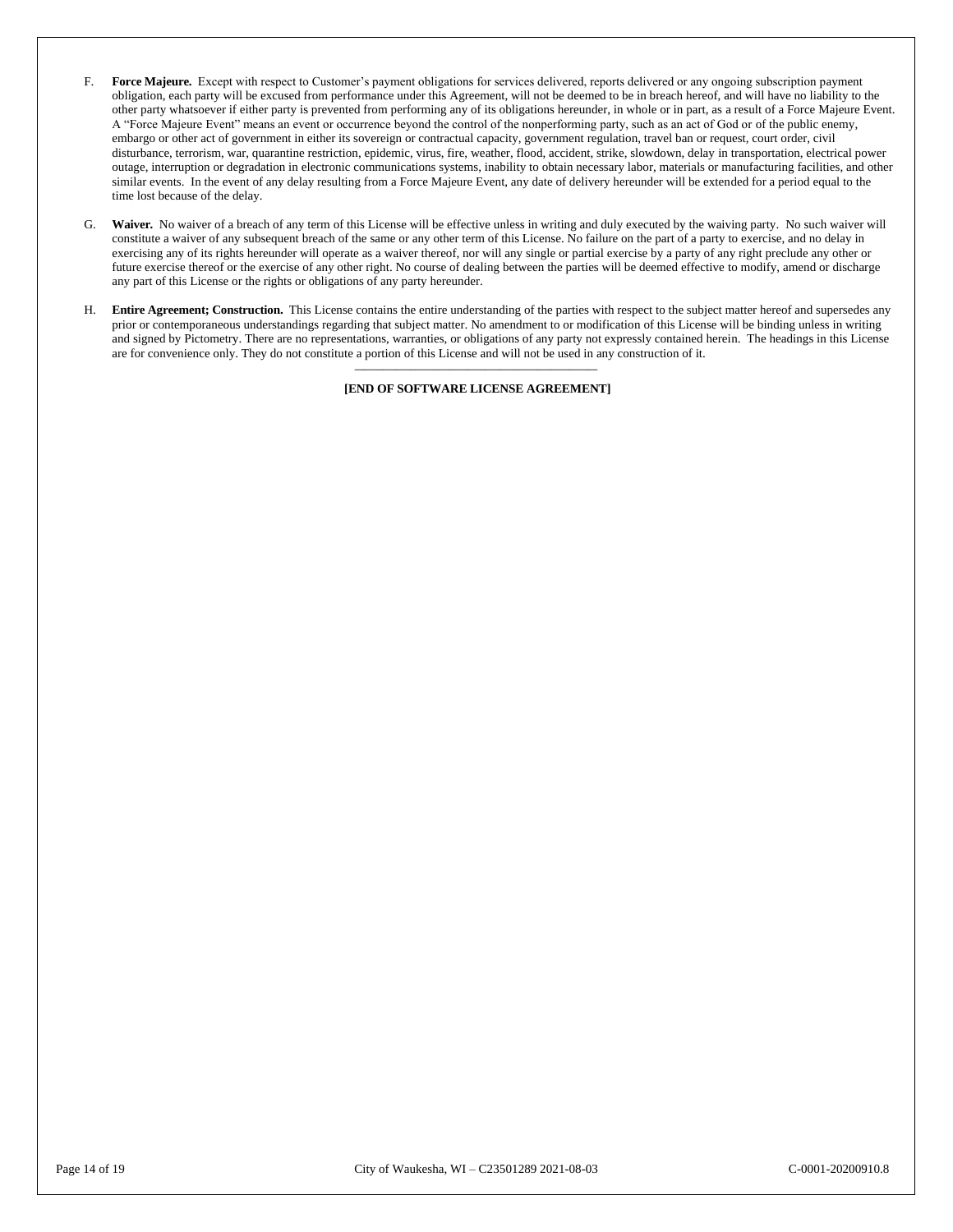## **SECTION C NON-STANDARD TERMS AND CONDITIONS**

1. Online Services Eligible Users: Notwithstanding anything in the Online Services General Terms and Conditions incorporated in this Agreement to the contrary, the terms 'Eligible User' and 'Eligible Users' as defined in those Online Services General Terms and Conditions shall, for the purposes of this Agreement, also include each 'Authorized User' as that term is defined in the Delivered Content Terms and Conditions of Use incorporated in this Agreement.

2. Applicable Law: Notwithstanding anything to the contrary set forth elsewhere in this Agreement, this Agreement and any modifications, amendments or alterations shall be interpreted, construed and enforced in all respects in accordance with the laws of the State of Wisconsin, excluding its conflicts of law principles. Each party irrevocably consents to the exclusive jurisdiction of the courts of the State of Wisconsin in connection with any action to enforce the provisions of this Agreement, to recover damages or other relief for breach or default under this Agreement, or otherwise arising under or by reason of this Agreement.

3. Non-appropriation of Funds. Notwithstanding anything herein to the contrary, in the event that the funds due for subsequent projects and related deliverables under the terms and conditions of this Agreement are not lawfully appropriated, the following provisions shall apply: a. Customer shall provide Pictometry with written documentation of non-appropriation of funds from its funding source prior to commencement of a subsequent project;

b. This Agreement shall remain in full force and effect, however commencement of the subsequent project shall be deemed postponed until such time as funds for the subsequent project have been appropriated and all other sums due under the terms and conditions of this Agreement have been paid by Customer. In the event that the postponement exceeds eighteen months, Pictometry reserves the right to terminate any and all obligations with respect to the postponed project and all subsequent projects included in this Agreement; and

c. If Customer, or any party authorized under the terms and conditions of this Agreement to use the licensed products set forth in Section A, is in possession of licensed products for which Pictometry has not been fully compensated in accordance with the payment terms of this Agreement, Customer or such authorized party shall immediately cease use of those licensed products, purge those licensed products from all Customer and authorized party computers, and return those licensed products to Pictometry.

4. Upon entering into this Agreement, the parties desire to simultaneously amend an existing agreement between the parties dated December 20, 2017 ("2017 Agreement") in order to terminate their obligations with respect to the Second Project set forth in the 2017 Agreement at no cost or expense to either party.

# **\_\_\_\_\_\_\_\_\_\_\_\_\_\_\_\_\_\_\_\_\_\_\_\_\_\_\_\_\_\_\_\_\_\_\_\_\_\_\_\_\_\_\_\_\_\_\_\_\_\_\_\_ [END OF NON-STANDARD TERMS AND CONDITIONS]**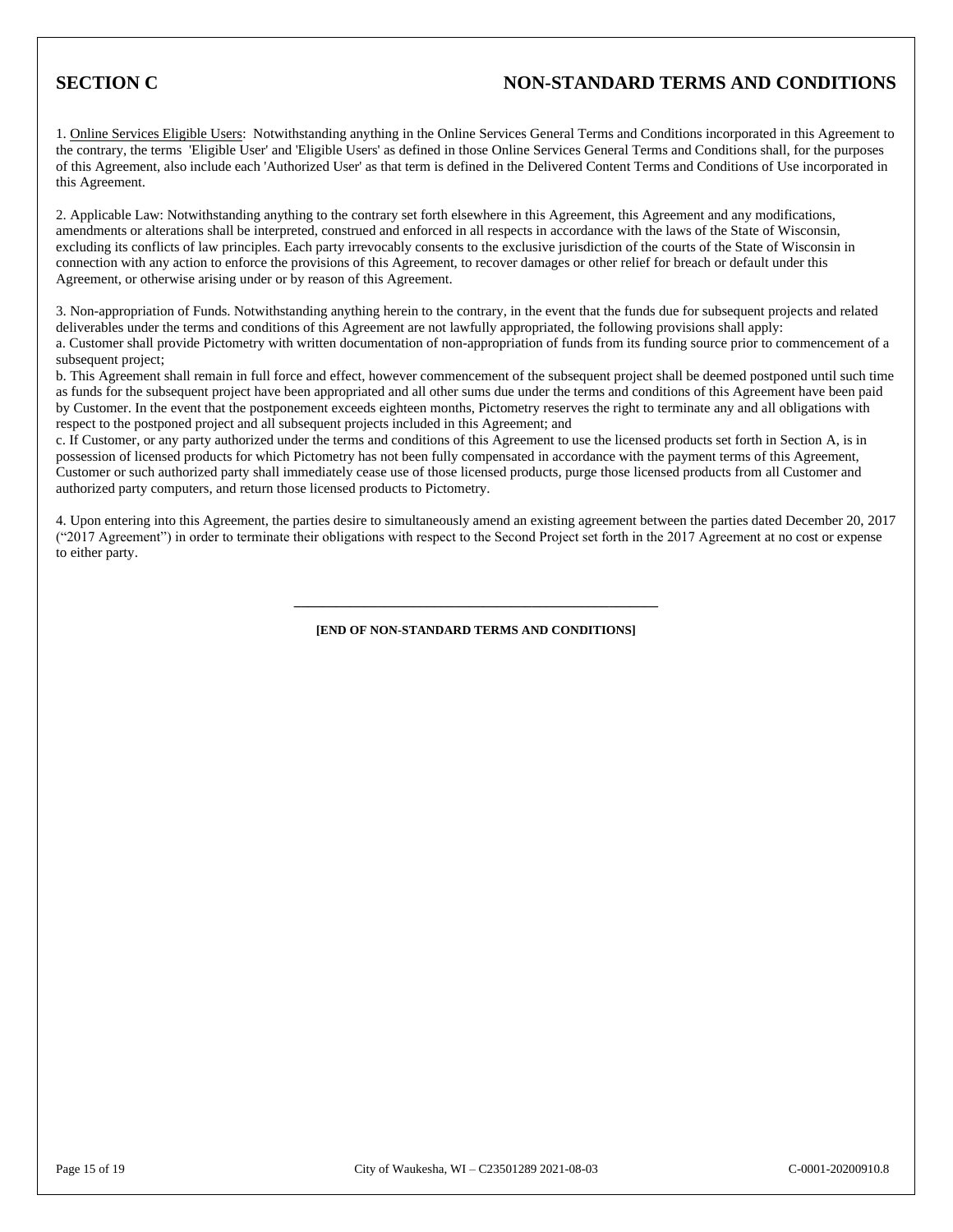# **APPENDIX 1 PHOTOGRAMMETRIC PRODUCT SPECIFICATIONS**

# Essentials+ Property deliverables

| <b>Product</b>           | <b>Essentials+ Property</b>                                                                                                                     |  |
|--------------------------|-------------------------------------------------------------------------------------------------------------------------------------------------|--|
| <b>Ortho Frame</b>       | Nominal 2in GSD ortho imagery, Imagery as good as 1.2in and no worse than 3in                                                                   |  |
| <b>Imagery</b>           |                                                                                                                                                 |  |
| <b>Orthomosaic</b>       | Typical Positional Horizontal Accuracy: 1m at a 95% confidence level<br>$\bullet$                                                               |  |
| <b>Specifications</b>    | Fully automated photogrammetric orthomosaic. Imagery may contain seamlines<br>$\bullet$                                                         |  |
|                          | Project-wide color and contrast balancing<br>$\bullet$                                                                                          |  |
|                          |                                                                                                                                                 |  |
| <b>Oblique Imagery</b>   | Nominal 2.6in GSD oblique imagery ranging from 1.7in to 3.5in GSD:<br>Where available fully automated photogrammetric mosaiced imagery. Imagery |  |
|                          | may contain seamlines                                                                                                                           |  |
| Metadata and             | Metadata:                                                                                                                                       |  |
| <b>Reporting</b>         | Metadata generated that meets FGDC Standards upon request<br>$\bullet$                                                                          |  |
|                          | Shapefile(s) with discrete deliverable boundaries and directional metadata<br>$\bullet$                                                         |  |
|                          |                                                                                                                                                 |  |
| <b>Orthomosaic</b>       | Resolution:                                                                                                                                     |  |
| <b>Deliverable</b>       | Nominal 2in GSD, no worse than 3in (Best Available Provided)<br>$\bullet$                                                                       |  |
| <b>Format (Online)</b>   | <b>Access Methods:</b>                                                                                                                          |  |
|                          | Available via web-based viewer (Connect) - Contracted separately<br>٠                                                                           |  |
|                          | Also available via WMS/WMTS (Image Service) - Contracted separately<br>٠                                                                        |  |
| <b>Orthomosaic</b>       | Resolution:                                                                                                                                     |  |
| <b>Deliverable</b>       | Nominal 2in GSD, no worse than 3in (Best Available Provided)                                                                                    |  |
| <b>Format (Physical)</b> | Projection/Coordinate System:                                                                                                                   |  |
|                          | <b>Customer Selectable</b>                                                                                                                      |  |
|                          | Datum:                                                                                                                                          |  |
|                          | <b>Customer Selectable</b>                                                                                                                      |  |
|                          | File Format:                                                                                                                                    |  |
|                          | <b>Mosaic Tiles</b>                                                                                                                             |  |
|                          | Available as JPEG, GeoTIFF, JPEG2000, PNG, ECW, MrSID (All versions)<br>$\circ$                                                                 |  |
|                          | with world file<br>Includes separate Pictometry Map Image (PMI) trailer file                                                                    |  |
|                          | $\circ$<br>Project-Wide Mosaic                                                                                                                  |  |
|                          | Available in ECW, MrSID (All versions) format<br>$\circ$                                                                                        |  |
|                          |                                                                                                                                                 |  |
| <b>Oblique Imagery</b>   | Access methods:                                                                                                                                 |  |
| & Frame Imagery          | Available via web-based viewer (Connect) - Contracted separately                                                                                |  |
| <b>Deliverable</b>       |                                                                                                                                                 |  |
| Format                   |                                                                                                                                                 |  |
| <b>Delivery Timeline</b> | Best efforts to make frame imagery available online within 20 days of capture<br>$\bullet$                                                      |  |
|                          | complete                                                                                                                                        |  |
|                          | Best efforts to make ortho and oblique imagery available online and/or ready for<br>$\bullet$                                                   |  |
|                          | physical delivery within 30 days of capture completion                                                                                          |  |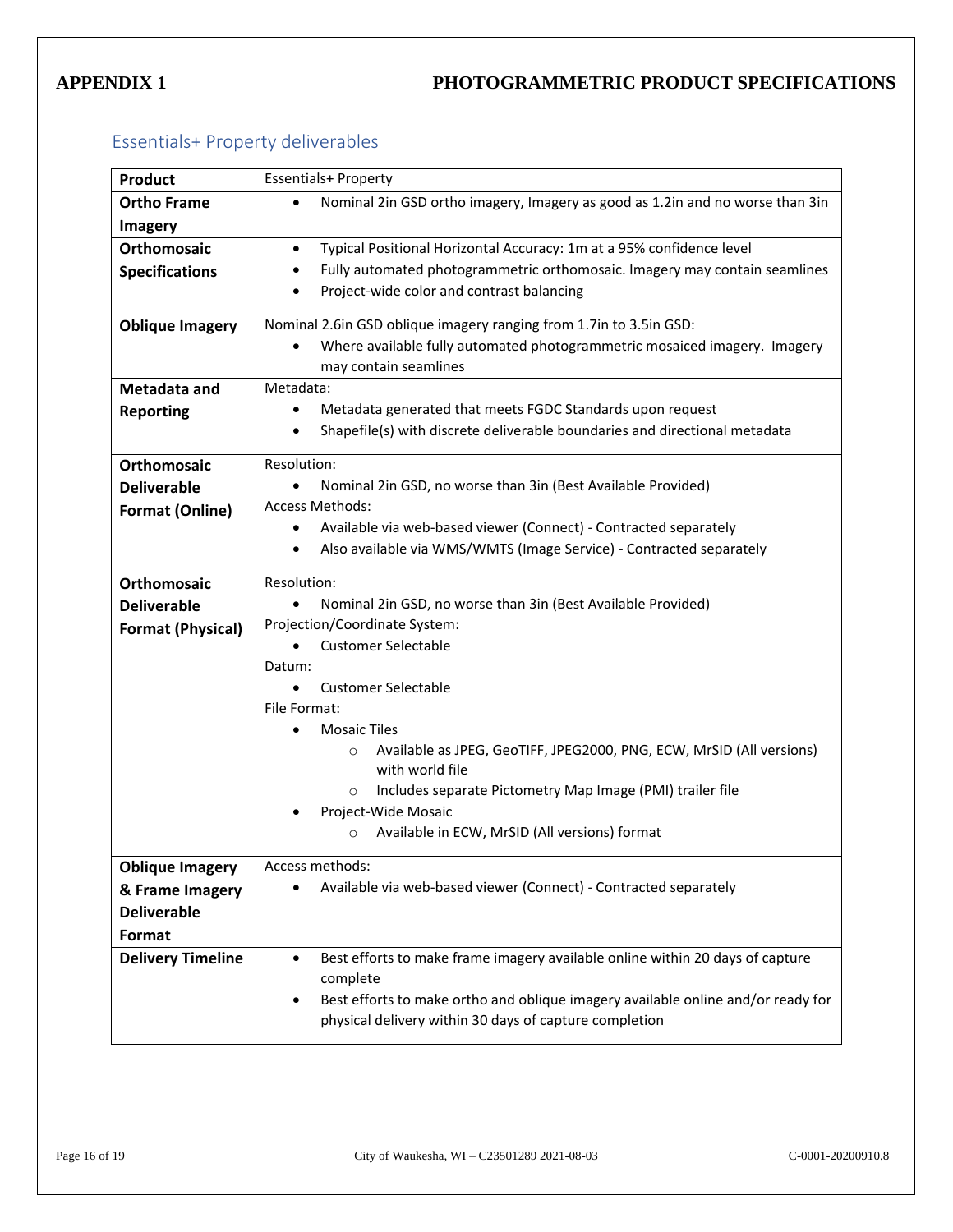# Essentials Add-on - Certified Ortho

| <b>Products Related to</b>  | Essentials                                                                   |
|-----------------------------|------------------------------------------------------------------------------|
|                             | Essentials+                                                                  |
|                             | Advanced                                                                     |
| <b>Product Description</b>  | Certified Ortho upgrades an Essentials orthomosaic to an authoritative       |
|                             | orthomosaic produced in accordance with state and local requirements         |
| <b>Product Eligibility</b>  | Reveal Certified Ortho can only be purchased in conjunction with a           |
|                             | related product type                                                         |
|                             | Reveal Certified Ortho is only applicable to Reveal orthomosaic              |
|                             | imagery                                                                      |
| <b>Orthomosaic Accuracy</b> | Absolute Horizontal Accuracy:                                                |
|                             | Produced to meet ASPRS Horizontal Accuracy Standards of ≤3 px                |
|                             | RMSEx, y                                                                     |
|                             | Optional 2 px RMSEx, y (where available)                                     |
| <b>ASPRS Accuracy</b>       | https://www.asprs.org/a/society/committees/standards/Positional_Accurac      |
| <b>Standards</b>            | y Standards.pdf                                                              |
| Metadata and                | Reporting                                                                    |
| <b>Reporting</b>            | <b>FGDC Compliant metadata</b>                                               |
|                             | Project report in accordance with state and local requirements<br>$\bullet$  |
| <b>Optional Reporting*</b>  | Signed & Sealed Produced to Accuracy Statement<br>$\bullet$                  |
|                             | Signed & Sealed Tested to Accuracy Statement                                 |
|                             | Requires Independent Accuracy Assessment to ASPRS<br>$\Omega$                |
|                             | <b>Standards Product</b>                                                     |
| <b>Delivery Timeline</b>    | Best efforts to ensure orthomosaic and related reports will be made          |
|                             | available online and/or ready for physical delivery within $60 - 90$ days of |
|                             | data collected, depending on size                                            |

\* Available upon request. May require purchase of additional products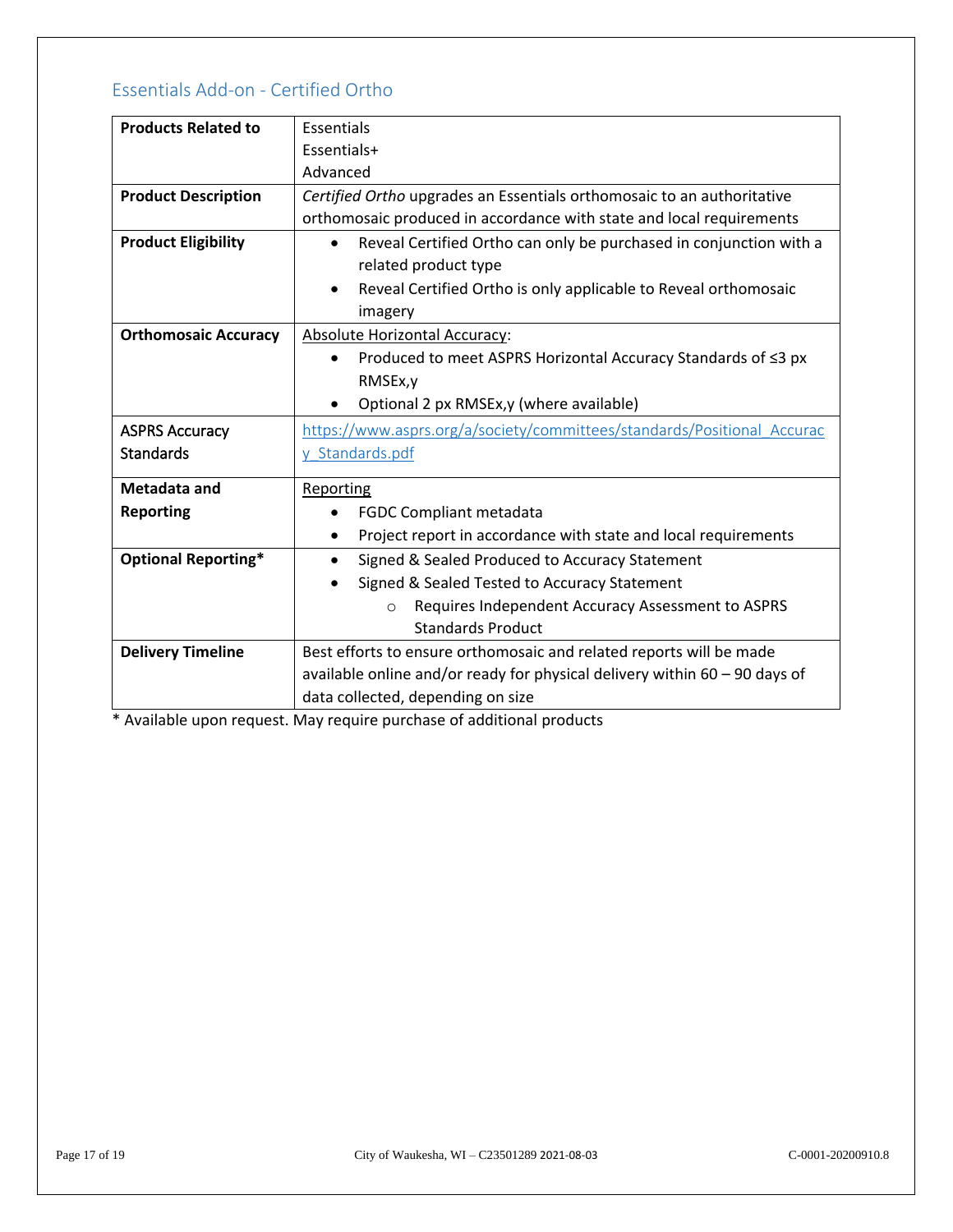# Essentials Add-on - TrueTouch

| <b>Products Related to</b>    | Essentials                                                                   |
|-------------------------------|------------------------------------------------------------------------------|
|                               | Essentials+                                                                  |
|                               | Advanced                                                                     |
| <b>Product Description</b>    | TrueTouch is the application of visual improvements to customers'            |
|                               | orthomosaic imagery                                                          |
| <b>Product Eligibility</b>    | Can only be purchased with appropriate Reveal product                        |
|                               | TrueTouch is only applicable to customer RGB and CIR orthomosaic             |
|                               | imagery                                                                      |
| <b>Content Specifications</b> | <b>Seam Artifacts</b>                                                        |
|                               | There will be no obvious seam edges between two adjacent                     |
|                               | orthophotos                                                                  |
|                               | Orthomosaic will have edits to eliminate feature misalignment<br>$\bullet$   |
|                               | caused by seamlines which pass through features above the                    |
|                               | elevation surface including roads. Feature alignment across                  |
|                               | seamlines will be 3px or better.                                             |
|                               | Exceptions may include residential buildings and<br>$\circ$                  |
|                               | industrial complexes                                                         |
|                               | <b>Building and Bridge Lean</b>                                              |
|                               | Correction of bridges                                                        |
|                               | Correction of major buildings obstructing roadways                           |
|                               | Exceptions may include residential buildings and<br>$\circ$                  |
|                               | industrial complexes                                                         |
| <b>Delivery Timeline</b>      | Imagery will be made available online and/or ready for physical<br>$\bullet$ |
|                               | delivery within 120 days of completion of capture                            |
|                               |                                                                              |